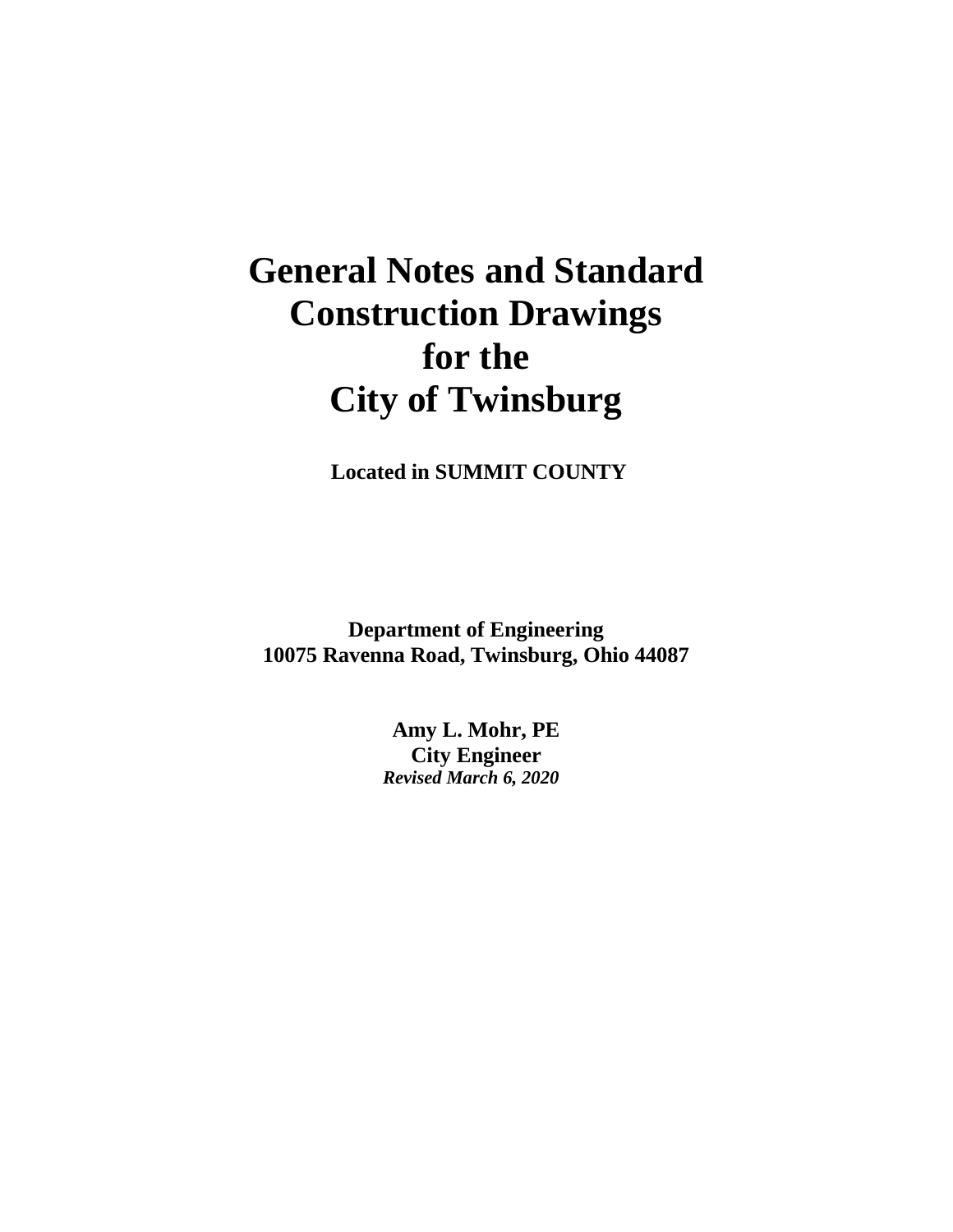# **Table of Contents**

| Chapter                                                                                                                            | Page      |
|------------------------------------------------------------------------------------------------------------------------------------|-----------|
| <b>Storm Pipe Specifications</b>                                                                                                   | $2 - 4$   |
| <b>Sanitary Pipe Specifications</b>                                                                                                | $6 - 7$   |
| General Manholes & Inlets Requirements                                                                                             | $8 - 10$  |
| Requirements for Sewer Pipe Videotaping:                                                                                           | $11 - 12$ |
| <b>Water Line Specifications</b>                                                                                                   | $13 - 14$ |
| <b>Underground Utility Construction Requirements</b>                                                                               | 15        |
| Trench Excavation, Bottom Preparation and Backfilling                                                                              | $16 - 18$ |
| Maintenance of Traffic                                                                                                             | 19        |
| <b>Roadway Construction Requirements</b>                                                                                           | $20 - 22$ |
| Pavement Drive Aprons, Sidewalk, Curbs and Curb Ramp Requirements                                                                  | $23 - 25$ |
| <b>Sanitary Pump Station Minimum Requirements</b>                                                                                  | $26 - 27$ |
| <b>Survey Requirements</b>                                                                                                         | 28-29     |
| *** See Codified Ordinance 1195.05<br>Site Plan Requirements Single Family                                                         | 31        |
| *** See Codified Ordinance 1195.07<br>Site Plan Requirements Commercial                                                            | 31        |
| <b>Storm Water Management</b><br>(See Twinsburg Codified Ordinance Chapter 1187 & 1343 & Rainwater<br>and Land Development Manual) | 31        |
| <b>APPENDIX A</b><br>CITY OF TWINSBURG SUBDIVISION - GENERAL NOTES                                                                 | $31 - 33$ |
| <b>APPENDIX B</b><br>STANDARD DRAWINGS *** Available on Website                                                                    |           |
| Note: These specifications are in addition to 2019 ODOT Construction and Material                                                  |           |

Specifications, COT codified Ordinances and COT Development Regulations. If a conflict exists the City Engineer will make the final ruling as to which applies. For bidding purposes the contractor shall assume the most stringent criteria in preparing their bid.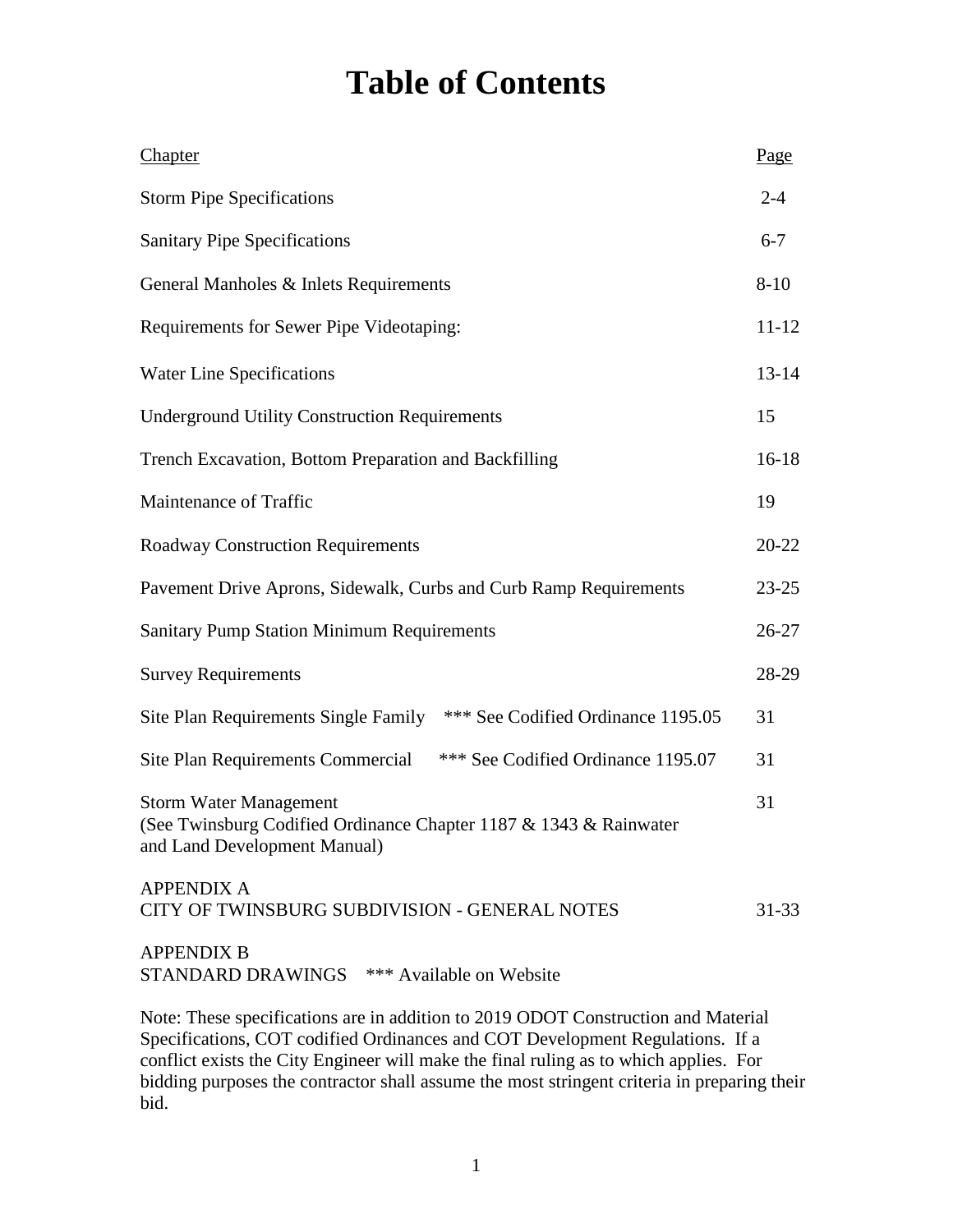# **STORM PIPE SPECIFICATIONS**

#### *General Requirements:*

The following pipe requirements apply to all pipes placed within the Municipality. All pipe installation shall conform to ODOT Specification Section 611 if not specified herein.

#### *Pipe Requirements:*

Reinforced concrete pipe material shall conform to ODOT Specification Section 706.02, with resilient and flexible gasket conforming to ASTM C443, Polyvinyl chloride pipe shall conform to ODOT Section 707.45, and Polyethylene pipe shall conform to ODOT Section 707.33. The gasket joint shall be of the integral bell design formed as a continuous, homogeneous entity with the pipe. The gasket shall be factory assembled and securely locked into place to prevent displacement during assembly. A joint lubricant supplied by the manufacturer shall be used on the gasket and bell during assembly. The gasket shall meet the requirements of ASTM F477 and the joint shall meet the requirements of ASTM D3212. Joint deflection shall not exceed the maximum allowable as recommended by the manufacturer.

Type A Conduits – Culverts

- a. Material shall be concrete or HDPE for sewers up to 24 inch.
- b. Material shall be concrete for sewers greater than 24 inch.
- c. Material shall be concrete for conduits with cover less than twenty-four (24) inches from subgrade to top of pipe.
- d. Minimum cover shall be nine (9) inches from subgrade to top of pipe. If minimum cover cannot be maintained, the pipe shall be concrete encased.

Type B Conduits – Storm sewer under pavement

- a. Material shall be concrete or HDPE for conduit sizes up to and including Thirty six (36) inch diameter with minimum cover of twenty-four (24) inches from subgrade to top of pipe.
- b. Material shall be concrete for conduit sizes greater than Thirty six (36) inch.
- c. Material shall be concrete for conduits with cover less than twenty-four (24) inches from subgrade to top of pipe.

Type C Conduits – Storm sewer or sanitary not under pavement

- a. Material shall be concrete, HDPE, or plastic for sizes up to twelve (12) inch.
- a. Material shall be concrete or HDPE for conduit sizes from twelve (12) inch up to and including forty-eight (48) inch diameter with minimum cover of twelve (12) inches from subgrade to top of pipe.
- b. Material shall be concrete for conduit sizes greater than forty-eight (48) inch.
- c. Material shall be concrete for conduits with cover less than twelve (12) inches from subgrade to top of pipe.

Type D Conduits – Drive pipes and bikeways

a. Material shall be concrete or plastic for conduit sizes up to and including twenty-four (24) inch diameter with minimum cover of twelve (12) inches from subgrade to top of pipe.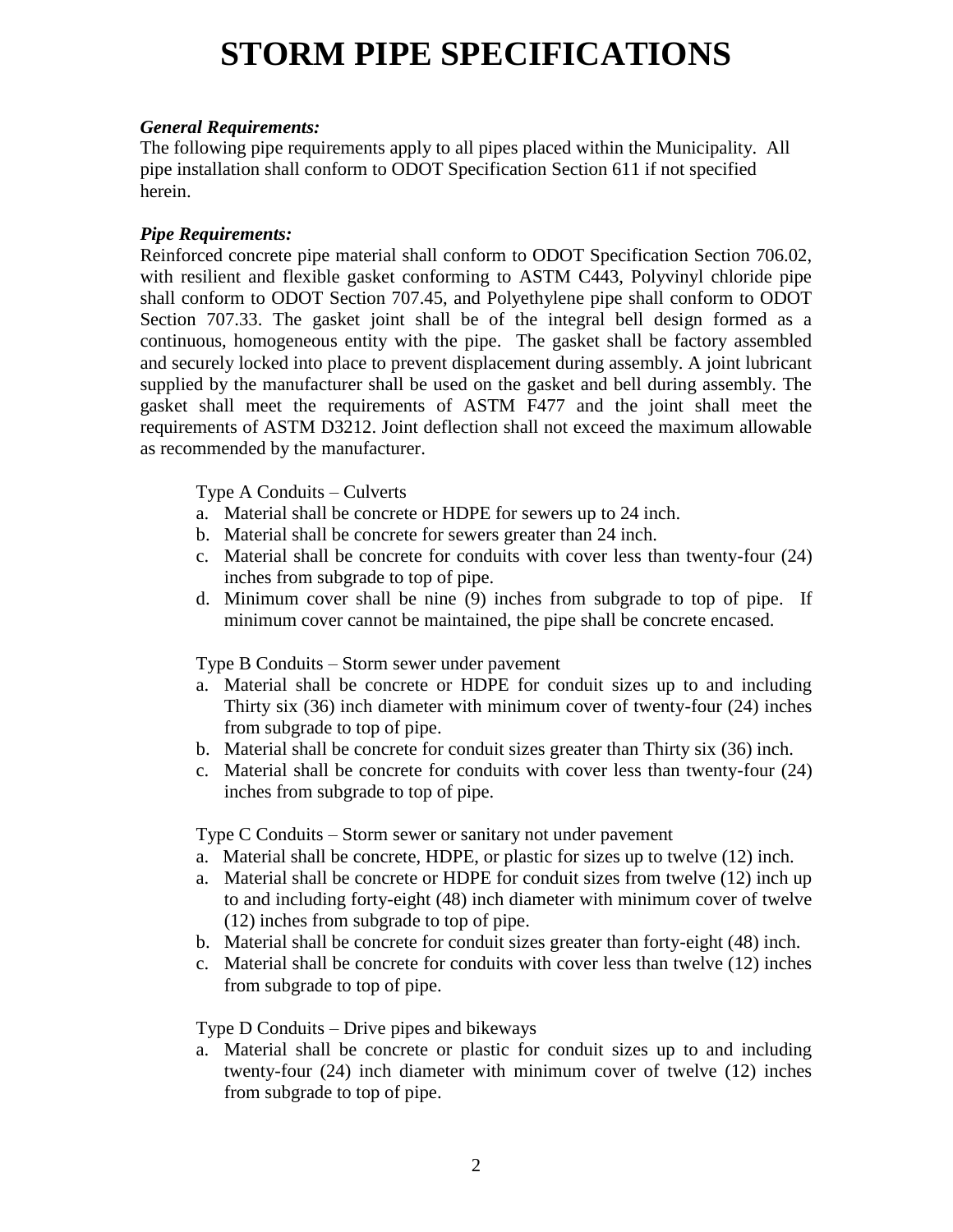- b. Material shall be concrete for conduit sizes greater than twenty-four (24) inch.
- c. Minimum size shall be twelve (12) inch.
- d. All commercial drive culverts shall be concrete.

Type E Conduit – Miscellaneous small drain connections and headers shall be per ODOT Specifications.

Type F Conduit – Conduits on steep slopes: underdrain outlets shall be per ODOT Specifications.

#### *Air Tight Plug and Staking:*

The end of each connection shall be sealed with an air tight plug and the end of each connection shall be marked 2" x 2" hardwood stake, extending vertically from the end of the connection to a point approximately three (3) feet above the surface of the ground. Markers shall be color-coded: STORM – GREEN. Saw cut top of curb to mark location of utilities with the following symbols  $STORM - X$ .

#### *Storm Laterals:*

Storm laterals shall be PVC SDR 35. Pipe shall have preformed wyes for house lateral connections of six (6) inches diameter. A 6"x 6" straight tee or double tee shall be installed at one (1) foot outside the right-of-way with a riser of six (6) inch PVC, three (3) foot above grade and an extension of six (6) inch PVC to end of utility easement. A cap with a stainless steel trap cover, fastened to a stainless steel nut and bolt shall be furnished at riser. Ninety degree (90) bends are **prohibited. The curb shall be appropriately marked opposite. Positive fall should be field verified by Contractor.** 

#### *Dimensions:*

Reinforced Concrete - Unless otherwise shown, the minimum thickness for reinforced concrete shall be Class IV with the Class value increasing as per design.

# *Home Mark:*

All pipe spigots shall have a "home" mark to facilitate joint closure.

#### *Fittings:*

Reinforced Concrete – Fittings shall be factory made and provided with premium joints meeting ASTM C443 with resilient and flexible gasket joints.

HDPE - Fittings shall be factory made and provided with watertight joints and polyisoprene gaskets meeting ASTM D 2321 with an integral bell and spigot. Connection to structure shall be made with ADS C923 connection or equal.

#### *Connection to Structures:*

Concrete pipe shall use red sewer brick and non-shrink grout to seal the pipe to the structure. Plastic pipe shall use core–n-seal boots to make the connection to a structure. HDPE Pipe shall use ADS C923 connection to the structure, or equal.

# *Certification:*

A manufactures certificate that the reinforced concrete and/or HDPE pipe and fittings were tested in accordance with the appropriate ASTM specifications shall be furnished to the Municipality prior to installation.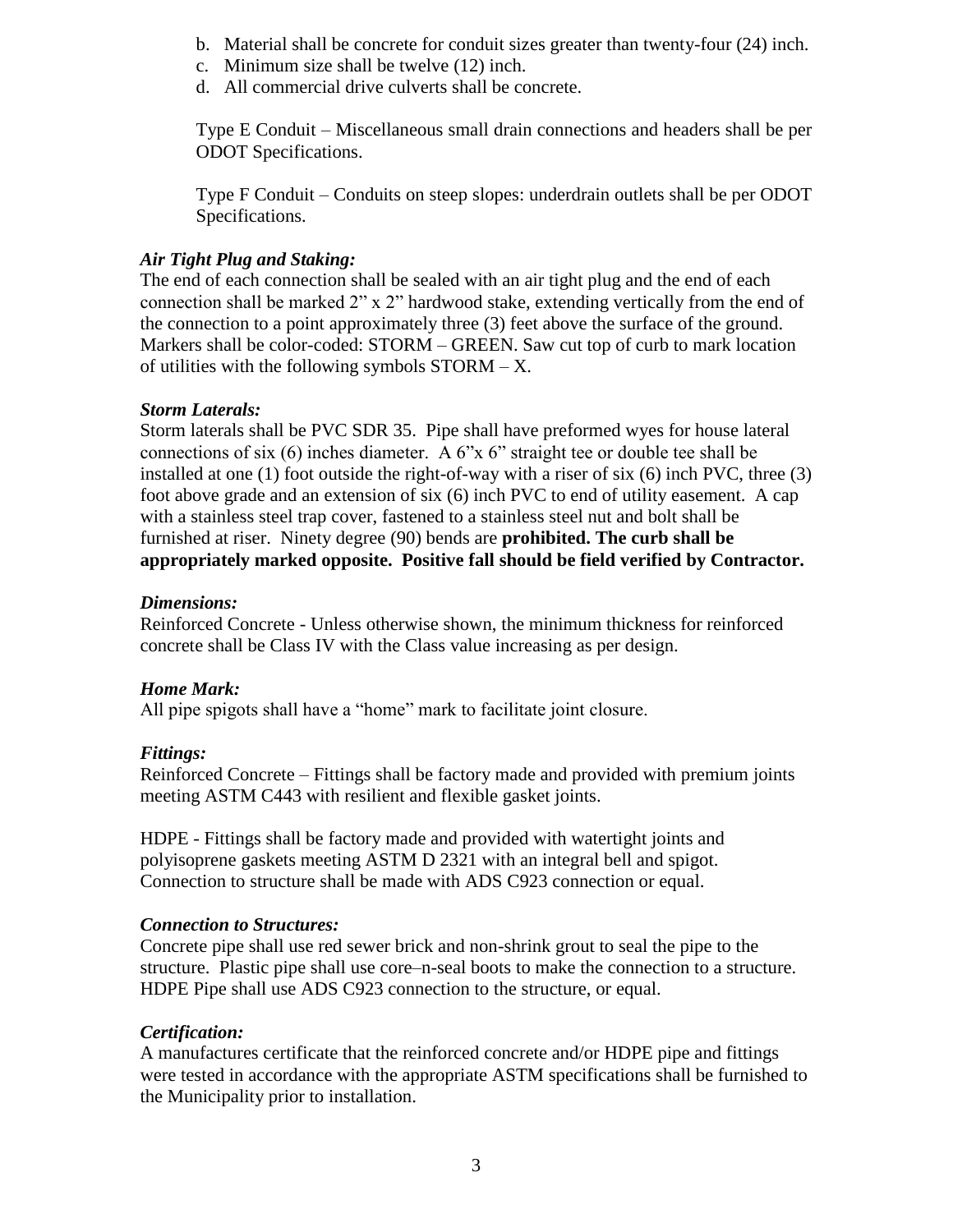#### *Straightness:*

Pipe intended to be straight shall have a maximum deviation from straightness of 1/16 in per lineal foot when measured in accordance with ASTM D2122.

# *Line and Grade Control:*

The line and grade of sewer mains shall be controlled during the sewer construction by use of an approved laser device. The line and grade shall be "checked" from line and grade stakes at a maximum of fifty foot (50) intervals. A minimum of 1% slope shall be maintained with a minimum cover of three (3) foot depth from final grade.

#### *Inspection:*

The Engineer or his authorized representative immediately prior to installation will inspect all pipe and fittings and all rejected pieces must be completely removed from the project. No repairs of pipe or fittings will be allowed; undamaged lengths of straight pipe may be salvaged by neatly sawing off the damaged portion of that pipe.

#### *Video Inspection:*

All storm pipes shall be cleaned and videotaped according to General Requirements herein*.*

#### *Six (6) inch Underdrain:*

Underdrain shall be installed in accordance with ODOT Item 605. Underdrain conduit shall meet one of the following ODOT Item Specifications:

- 1) ODOT Item 707.41 Six (6) inch polyvinyl chloride (PVC) pipe conforming to ASTM F758, Type PS46 with a minimum of four (4) rows of perforations.
- 2) ODOT Item 707.42 Six (6) inch (PVC) corrugated, doubled walled smooth interior pipe conforming to ASTM F949 with perforations.

Bedding shall be No. 57 washed limestone. Underdrain shall be fabric wrapped as directed by the Engineer. The gasket joint shall be of the integral bell design formed as a continuous, homogeneous entity with the pipe. The gasket shall be factory assembled and securely locked into place to prevent displacement during assembly. A joint lubricant supplied by the manufacturer shall be used on the gasket and bell during assembly. The gasket shall meet the requirements of ASTM F477 and the joint shall meet the requirements of ASTM D3212. Joint deflection shall not exceed the maximum allowable as recommended by the manufacturer.

All storm sewers including underdrain entering a structure shall have a 6" x 6" class C concrete collar poured around the pipe on the outside of the structure to seal the voids between the conduit and structure. Hydraulic cement maybe substituted.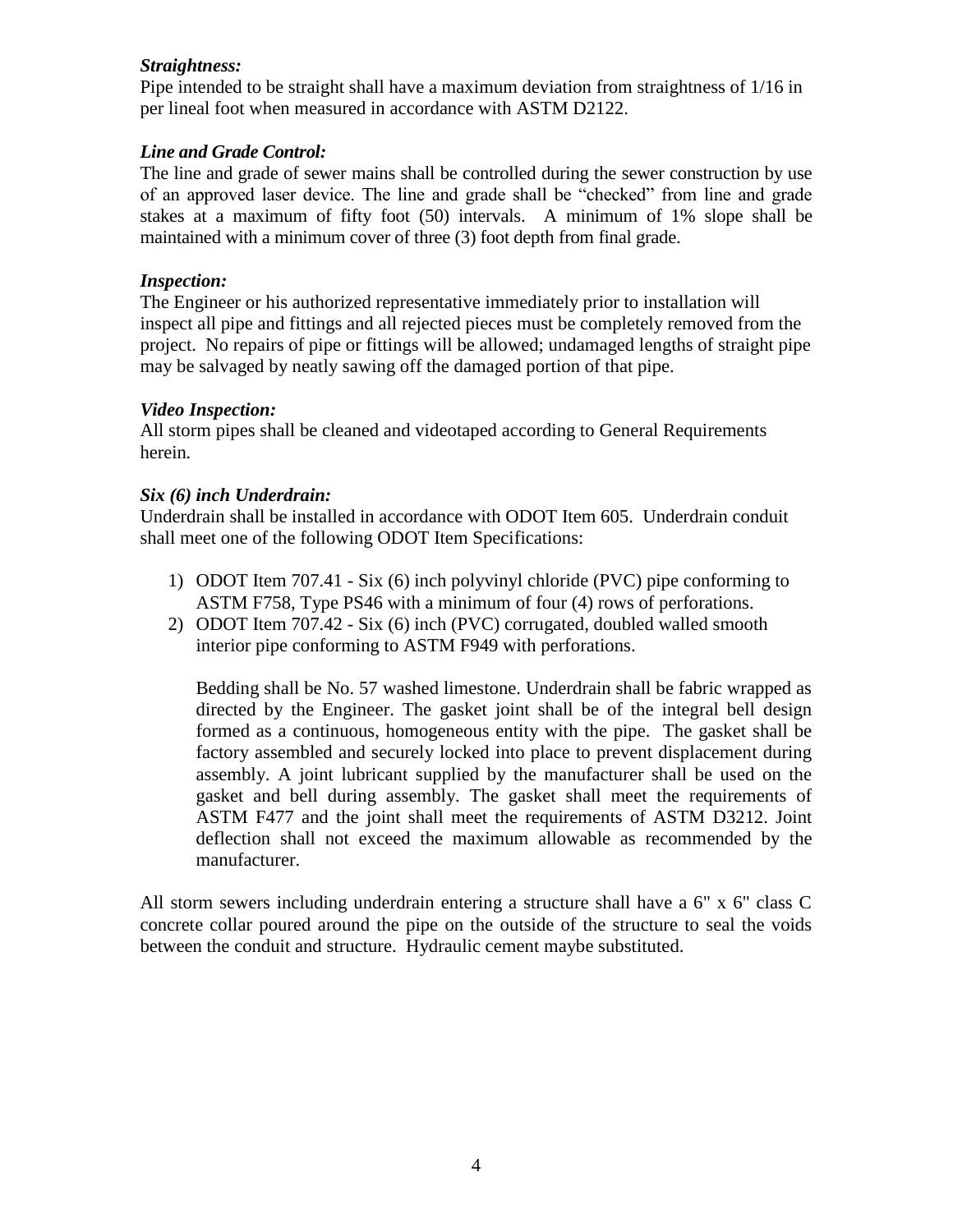# **SANITARY PIPE SPECIFICATIONS**

### *General Requirements:*

Sanitary sewer construction shall conform to ODOT Item 611 and as modified herein. All sanitary pipes shall conform to ODOT Section 707.45; polyvinyl chloride wall pipe, ASTM 3034, SDR 35; having a bell and spigot, ASTM 3212 and gaskets in accordance with ASTM F477.

#### *Sanitary Laterals:*

Shall be PVC SDR 35 with gasket material conforming to ASTM F-477 and joints per ASTM D-3212. Pipe shall have preformed wyes for house lateral connections of six (6) inches diameter. A 6"x 6" straight tee or double tee shall be installed at one (1) foot outside the right-of-way with a riser of six (6) inch PVC, three (3) foot above grade and an extension of six (6) inch PVC to end of utility easement. Positive fall shall be verified through the use of as-builts performed by a Ohio Professional Survey.

All roof drains, foundation drains and other clean water connections to the sanitary system are prohibited.

# *Air Tight Plug and Staking:*

The end of each connection shall be sealed with an air tight plug and the end of each connection shall be marked 2" x 2" hardwood stake, extending vertically from the end of the connection to a point approximately three (3) feet above the surface of the ground. Markers shall be color-coded: SANITARY – RED. A cap with a stainless steel trap cover, fastened to a stainless steel nut and bolt shall be furnished at riser. Ninety degree (90) bends are prohibited. Saw cut top of curb to mark location of utilities with the following symbols SANITARY-triangle.

#### *Dimensions:*

Unless otherwise shown, the minimum thickness of the barrel of the pipe shall be Dimension Ratio SDR 35.

# *Home Mark:*

All pipe spigots shall have a "home" mark to facilitate joint closure.

# *Fittings:*

PVC fittings shall be factory made and provided with joints meeting ASTM D 3212 for bell and spigot and ASTM F477 for gaskets. Adapters shall be provided for connection to pipes of different materials, the City Engineer shall approve in writing the proposed adapter. All joints and fittings shall be formed to provide a leak-free connection.

#### *Certification:*

A manufactures certificate that the PVC material and pipe was tested in accordance with the appropriate ASTM specifications shall be furnished to the Municipality prior to installation.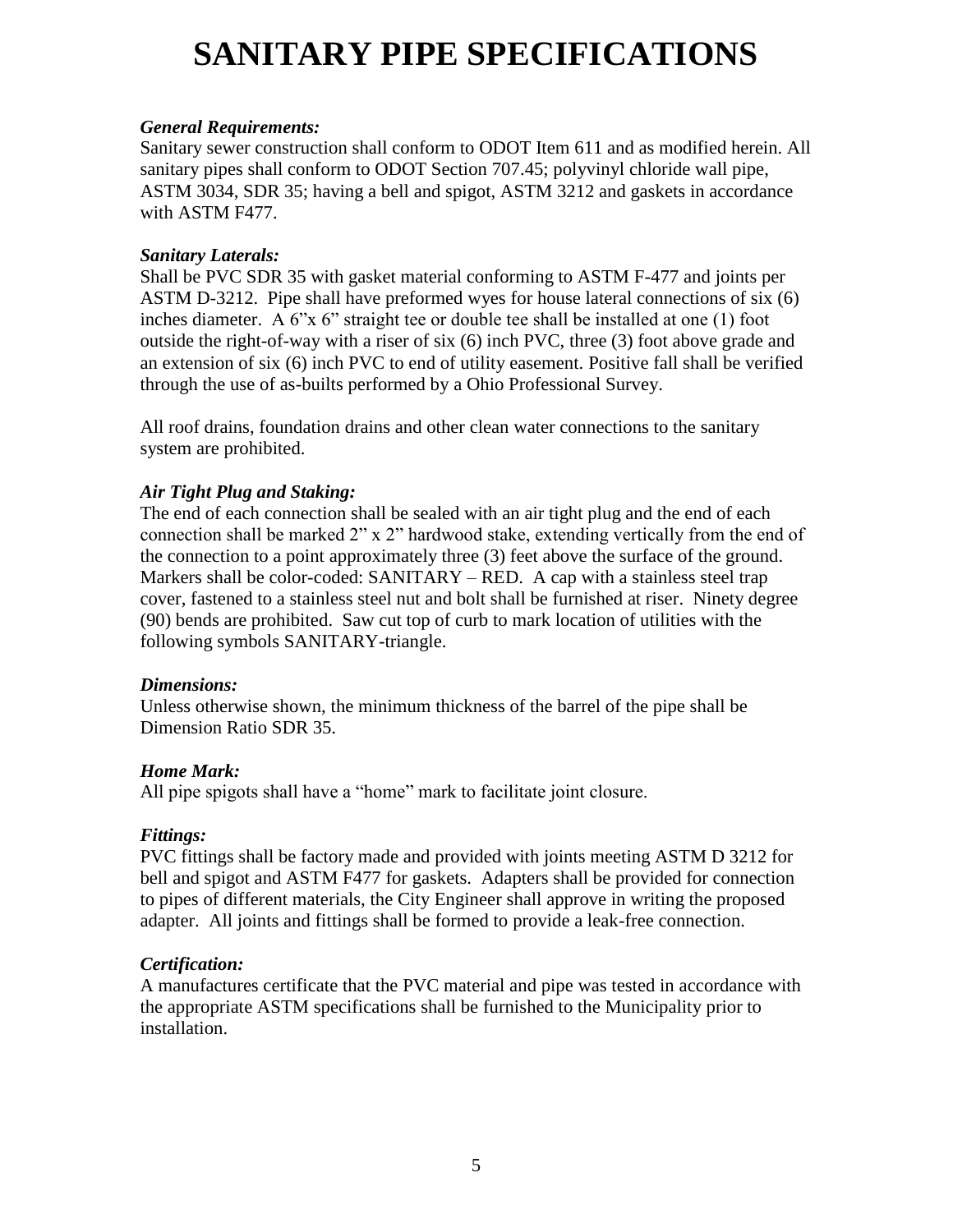#### *Straightness:*

Pipe intended to be straight shall have a maximum deviation from straightness of 1/16 in per lineal foot when measured in accordance with ASTM D2122.

### *Line and Grade Control:*

The line and grade of sewer mains shall be controlled during the sewer construction by use of an approved laser device. The line and grade of the laser shall be "checked" from line and grade stakes at a maximum of one fifty foot (50) feet intervals. A minimum of 1% slope shall be maintained with a minimum cover of three (3) foot depth from final grade.

#### *Prohibited Connections:*

Clean water connections such as connections to roof drains and/or foundation drains and other clear water connections to the sanitary pipe are prohibited.

#### *Clearance:*

Sewers shall be at least ten (10) feet horizontally from existing or proposed water main. Sewers crossing water mains shall be laid to provide a minimum vertical distance of eighteen (18) inches between the outside of the water main and the outside of the sewer. Contractor shall use SDR 23 when clearances cannot be met inside the 10' rule.

At all storm sewer main and sanitary main intersections, having less than eighteen (18) inch vertical separation, encase the lower and monolithically cradle the upper pipe in 2500 PSI concrete for the width of the trench.

#### *Inspection:*

The Engineer or his authorized representative immediately prior to installation will inspect all pipe and fittings and all rejected pieces must be completely removed from the project. No repairs of pipe or fittings will be allowed; undamaged lengths of straight pipe may be salvaged by neatly sawing off the damaged portion of that pipe.

# *Video Inspection:*

All sanitary pipes shall be cleaned and videotaped according to General Requirements herein.

# *Vacuum Testing:*

All sanitary sewer pipe and manholes shall be tested to meet the current air pressure test requirements as proposed by the Ohio Environmental Protection Agency after completion of the pavement base construction.

# *Deflection Testing:*

All sanitary sewers shall have a diametric deflection test not to exceed five (5) percent. This test shall be performed no sooner than thirty (30) days after completion but prior to issuance of building permits. The Municipality's mandrel shall be used, contact Waste Water (330) 963-6260. All sanitary pipes shall be flushed prior to deflection testing.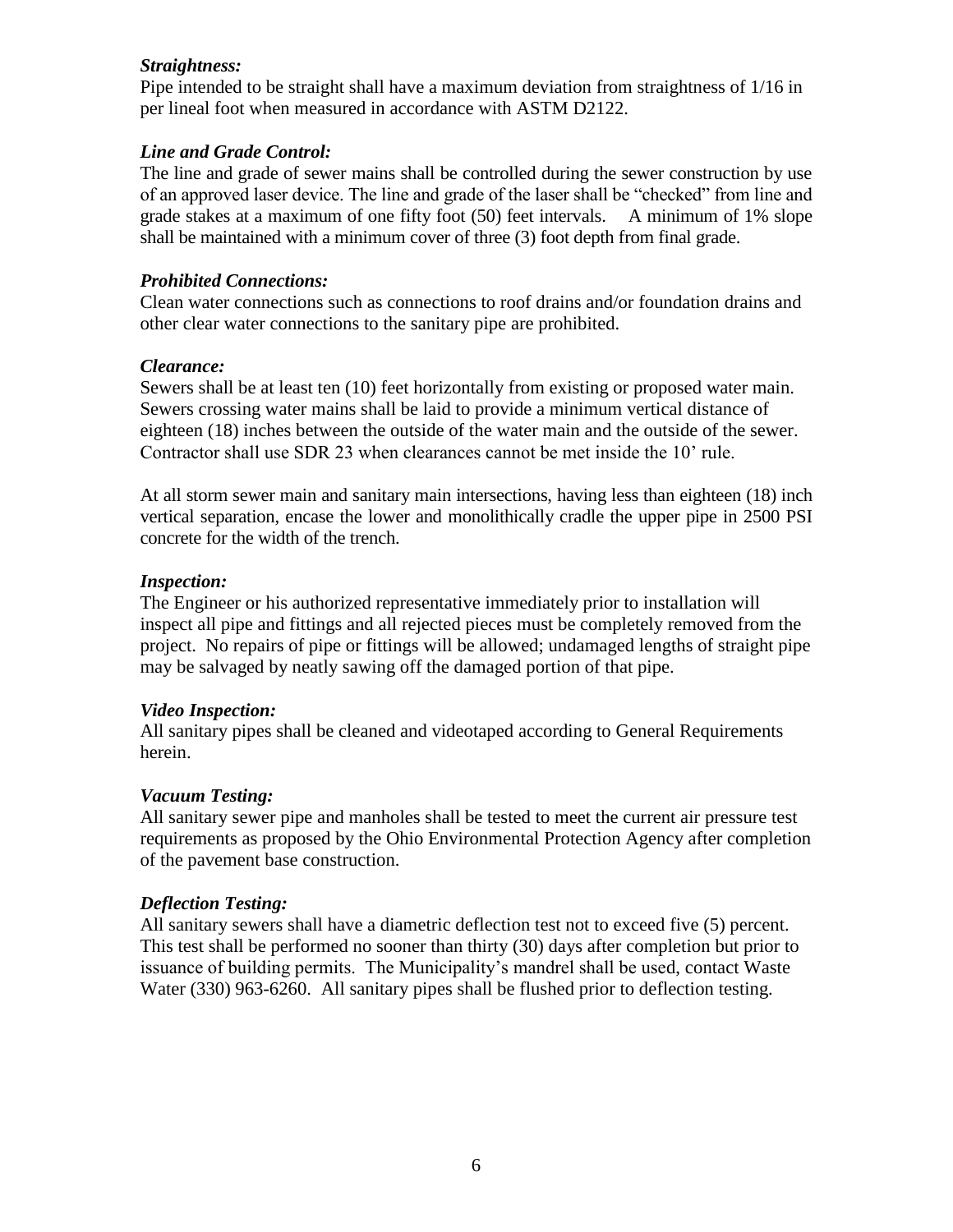# **GENERAL MANHOLES & INLETS REQUIREMENTS**

#### *General Requirements:*

The following requirements apply to all manholes and inlets within the municipality. All manhole and inlet installation shall conform to ODOT Item 611 if not specified herein.

#### *Cold Weather:*

If the work is carried out in cold weather, below 40 degree F, the Contractor shall, at his own expense, provide the necessary means for heating concrete and mortar and for complying with all the requirements of the specifications herein.

#### *Manhole and Inlet Requirements:*

All manholes and inlets shall be precast sections to conform to ASTM C-478 with a resilient gasket joint conforming to ASTM C-433 for Sanitary Manholes and bitumastic type joint for Storm Manhole, cylindrical section of manhole to be extended vertically from invert shelf a minimum of four (4) feet. Manholes shall have a minimum diameter of 48" for pipe sizes less than or equal to 30", 60" for pipe sizes more than 30" but less than or equal to 36" and for pipes of larger size increase the manhole of diameter accordingly to maintain a minimum of 6" between adjacent holes measured along the inside perimeter.

#### *Catch Basins:*

Catch basins and/or curb inlet basins shall be 24"x 36" (single) or 24"x 72" (double) rectangular structure installed in accordance with ODOT Item 611. Catch basins shall have a 30" minimum sump. Catch or inlet basins shall have compacted ODOT Item 304 limestone sub-base material backfill on all four sides to plan grade. Two (2) forty-five (45) Degree six (6) inch bends shall be installed on the curbside of structure for connection of underdrains. Catch basins shall be placed in the system prior to storm sewer.

All "lift hooks" shall be removed from all structures including risers and all resultant holes filled with non-shrink mortar.

# *Foundation:*

The manhole shall be placed on crushed limestone ODOT No. 67 or 57, six (6) inches thick, thoroughly compacted, installed per ASTM D-2321, no slag allowed.

#### *Connections:*

All holes for pipe to manhole connections are to be cored or formed at the time of precast manufacturing. All devices or molds shall be used to aid in the forming of holes in precast structures shall be removed prior to installing any conduit. All holes in structures shall be formed or completely cored through structure wall. No knockouts will be accepted. These cored holes shall be measured along the inside perimeter of the manhole a minimum distance of six (6) inches between adjacent holes. Manhole to pipe shall be a watertight connection providing a flexing and lateral movement without shearing of the sewer pipe installed per ASTM C-923. The sewer pipe at the opening shall not extend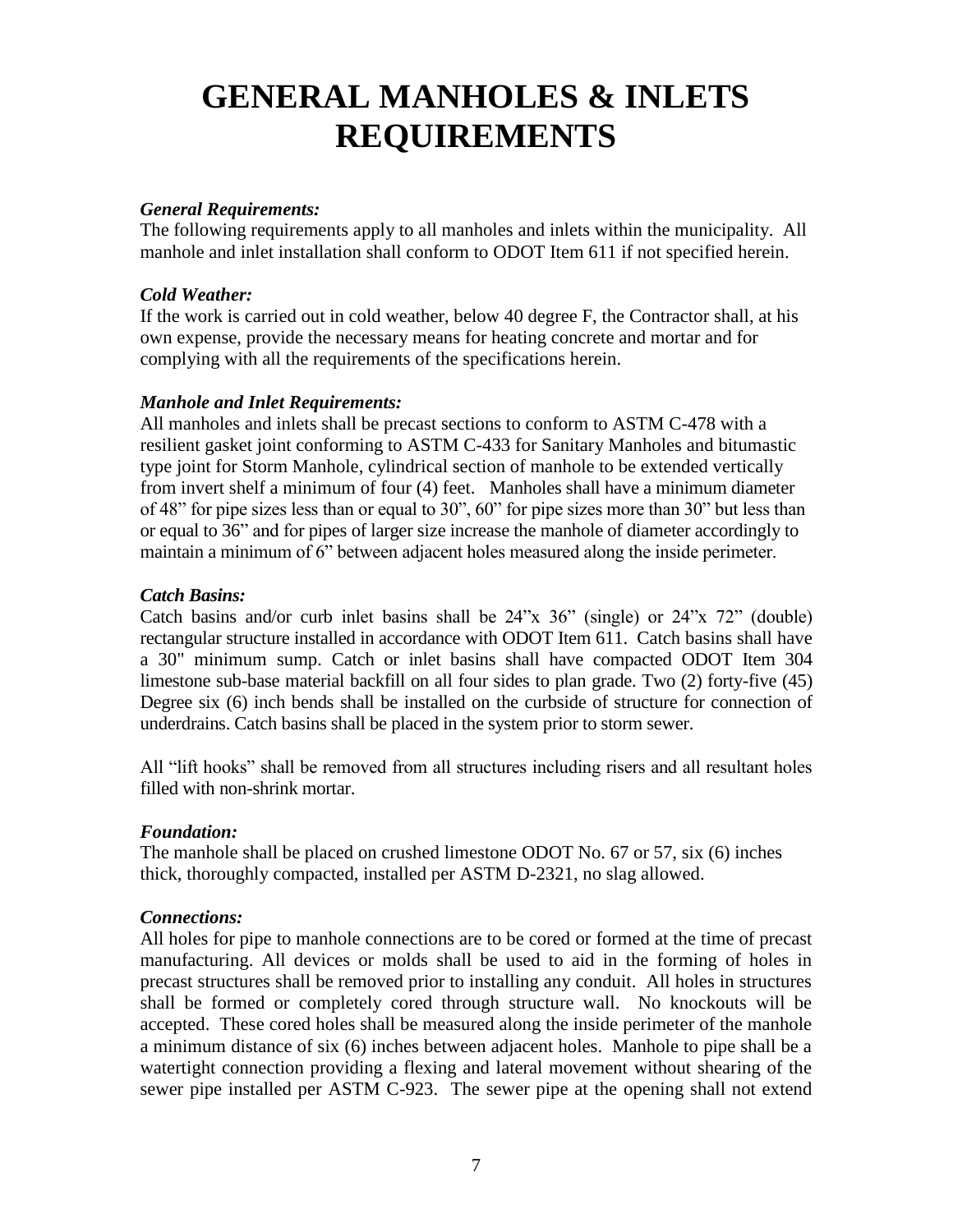beyond the inside face of manhole. For HDPE pipe an ADS C923 connection or equal is required to connect to structures.

Maintenance of Existing Sewer Systems: Prior to any connection into an existing sewer manhole or conduit the contractor shall take such measures as necessary, "as approved by the Engineer", (i.e. temporary rubber plugs, bypass pumping) during the course of the construction of the proposed sewers, to guard against any drainage from entering the existing system and possibly contaminating such system with silt or stone, and to provide construction workers with a sewage free trench. The discharging of untreated sewage on the ground or into a storm sewer is prohibited and will be strictly enforced.

# *Inverts:*

Where there are changes in the direction of the sewer or entering branches to the manhole, the centerline of the invert shall have a true curve of a radius, as the size of the manhole will permit.

Catch basins and inlet basins shall have poured and finished concrete paved invert floors unless a sump is required per plans.

#### *Flow Prevention:*

Where there is the ability of flow into an existing sewer system or flow outside of sewer system, the pipe shall be caped watertight, either temporary or permanent as directed the Municipality until improvement is accepted by City Engineer.

#### *Manhole Steps:*

Manhole steps shall conform to the requirements of ASTM C478. The distance between the top of the casting and the first step shall not exceed twenty-four (24) inches.

# *Exterior Manhole Joint Sealed With Gator Wrap*:

All new sanitary & storm manholes installed shall be sealed with an external rubber sleeve (Gator Wrap – 9" Width) on all exterior pre-cast joints. Infi-Shield Gator Wrap is manufactured by Sealing Systems, Inc. Loretto MN, 763-478-2057 or approved other by the City Engineer shall be used. The concrete surface area adjoining the joint must be wire brushed and thoroughly cleaned. All rough surfaces must be ground down with a rotary drill attachment having an abrasive pad. The entire area must be smooth, dry and free of any dirt. Installation will take place before backfill is placed around the manhole and in accordance to manufacturer's requirements and above 40 degrees F.

# *Grade Adjustment:*

Precast reinforced concrete adjusting collars, four (4) inches minimum and 6" maximum thickness, shall be set on bed of bitumastic strips. Only the outside of the grade adjustment shall be purged with mortar. No mortar shall be placed on the inside of the structures. Grade adjustment shall be twelve (12) inch maximum for manholes and six  $(6)$  inch maximum for catch  $\&$  inlet basins. Mortar shall be non-shrinking and conform to ODOT Section 705.22. No red sewer brick shall be used as replacement for precast grade rings. Final height adjustment shall consist of ½" minimum rubber grade ring set between manufactures adhesive in pavement areas. Riser ring equal to East Jordan infrariser. Waterproofing tar shall be used on outside of all grade rings.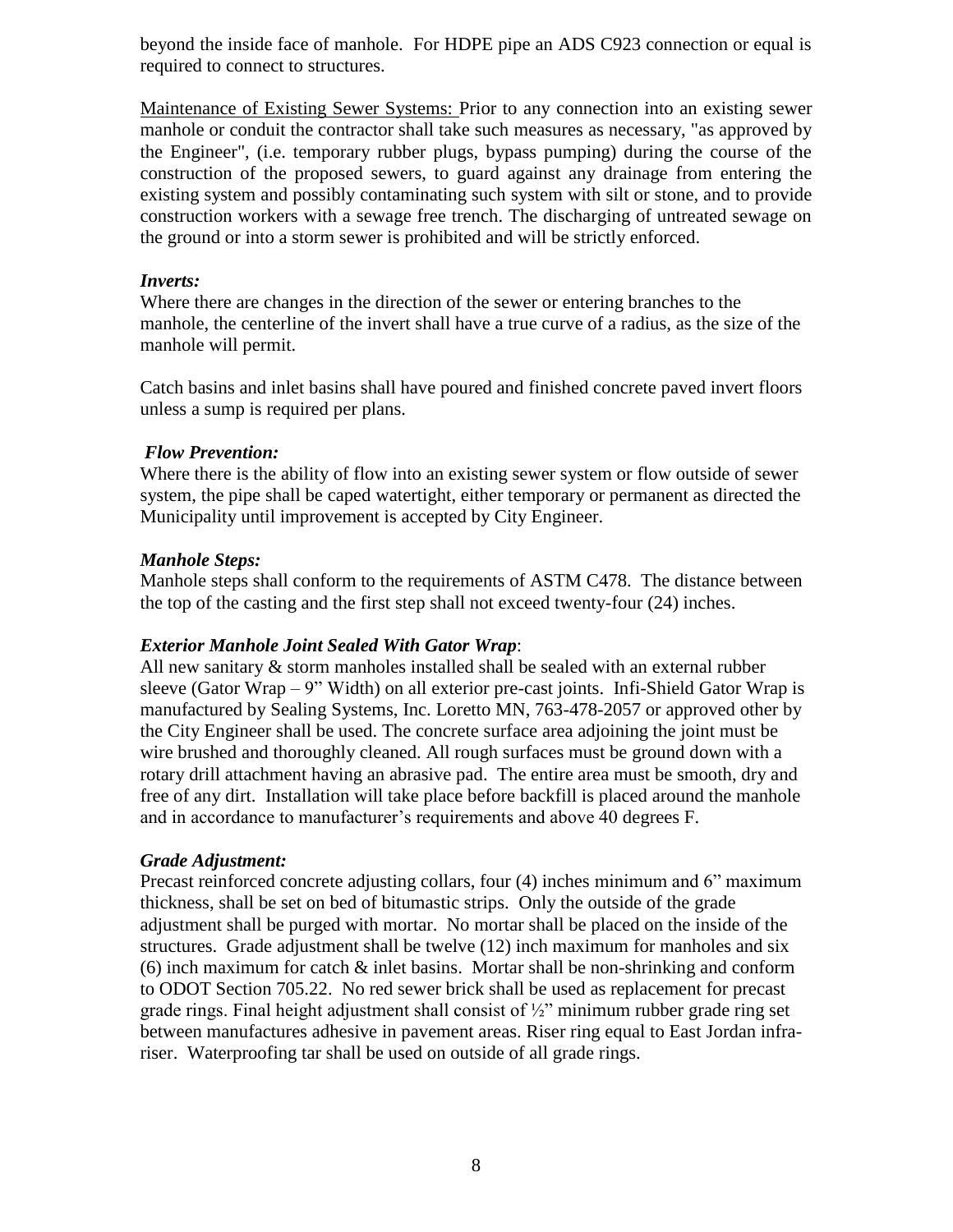# *Offset:*

Offset shall be set to avoid sidewalks, curbs and/or underdrains.

#### *Frames and covers:*

Manhole frames and covers shall be dipped gray iron castings. All frames shall be set on bitumastic strips. The cover and seat shall have machined bearing surfaces to prevent rocking. All castings shall conform to one of the following requirements:

Alternate (1) – Sanitary Manhole w/ word "SANITARY" Solid Lid, EJ No. 1020 AGS cover & 1022Z1 frame

Alternate (2) – Storm Manhole w/ word "STORM" Vented Lid, EJ No. 1020 cover & 1022Z1 frame

Alternate (3A) – Storm Curb Catch/Inlet Basin (6" curb) Frame, EJ No. 7035 with Type M6 grate and type T4 back & EJ 7030 M6 grate.

Alternate (3B) – Storm Curb Catch/Inlet Basin (roll curb) Frame, EJ No. 7390 with Type 7390M3 grate.

Alternate (4) – Yard Basin 2-2-B Vented lid, EJ No. 5110 M3 grate

#### *Inspection:*

The Engineer or his authorized representative immediately prior to installation will inspect all manholes and all rejected pieces must be completely removed from the project. No repairs will be allowed.

# *Manhole Vacuum Testing:*

All sanitary manholes shall be tested to meet the current air pressure test requirements as proposed by the Ohio Environmental Protection Agency and standard industry practices as per ASTM. All sanitary/storm manholes will be tested for water tightness and air tested according to ASTM C1244 & Table 1 of ASTM C1244. A minimum of 60 seconds is required unless depth of manhole exceeds time value of 60 seconds in table 1.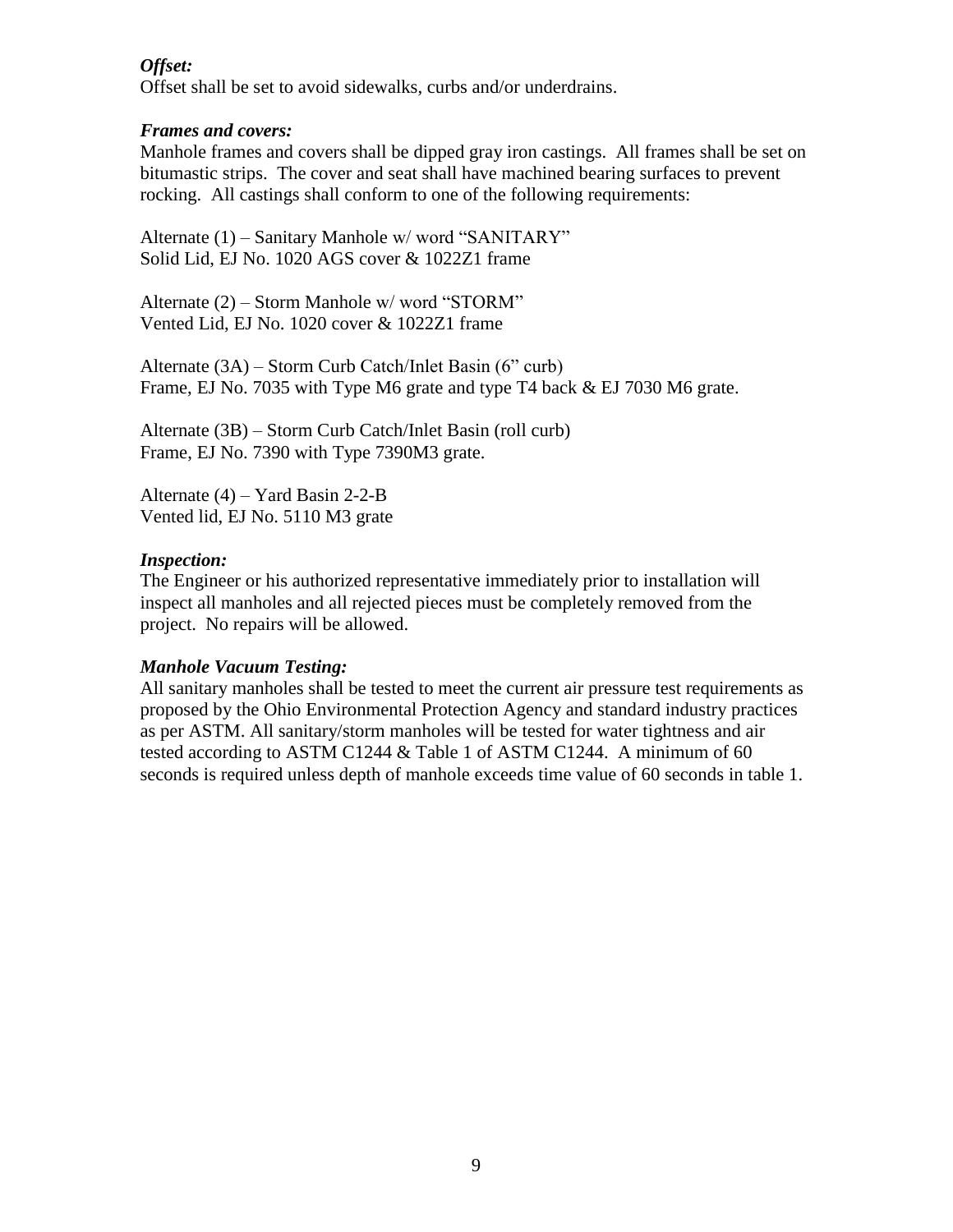# **REQUIREMENTS FOR SEWER PIPE VIDEOTAPING:**

### *General Requirements:*

All inspection and testing shall be done by an experienced and qualified firm engaged in this type of work, as approved by the City of Twinsburg. Written reports for all inspection and testing shall be submitted to the owner and the City for approval. All final testing and inspection shall be preformed after completion of pavement construction but prior to installation of the surface course and prior to issuance of building permit. All sanitary & storm sewer pipe shall be videotaped according to specifications herein.

#### *Inspection Requirements:*

- a. The intent is to video tape pipes not easily accessible for visual inspection. All sanitary and storm sewer piping, up to and including thirty (30) inches in diameter shall be videotaped. Beyond thirty (30) inches a visual inspection will be required.
- b. The Contractor shall inspect and record the condition of all pipe runs that meet the criteria stated above. All pipes shall be flushed clean of debris. The contractor will be responsible for all costs associated with videotaping. Major cleaning will be done before video inspection.
- c. The inspection rate should be suitable for pipe size to allow detection of discrepant areas, but should not exceed fifty (50) feet per minute.
- d. Additional video tape or still photo coverage of suspect discrepant areas shall be provided through the use of rotating head camera or still camera. Discrepancies include, but are not limited to: pipe joint separations, cracks or breaks in the wall of the pipe, deformation of the pipe wall, penetration of the wall by vegetation or foreign objects or excessive debris.
- e. The location of discrepant areas shall be established by measurement from nearest known established feature such as a catch basin, manhole or headwall. Accuracy of such locations shall be within plus or minus one (1) foot.

# *Inspection Report:*

a. The Contractor shall provide color video of all areas inspected. Subtitles on the tape shall include the following:

Subdivision Name Date & Time Paper Size Name of City Inspector Present Reference to end points of pipe inspected, as identified on a sketch, noting the direction of inspection. Continuous play of distance from a known reference point.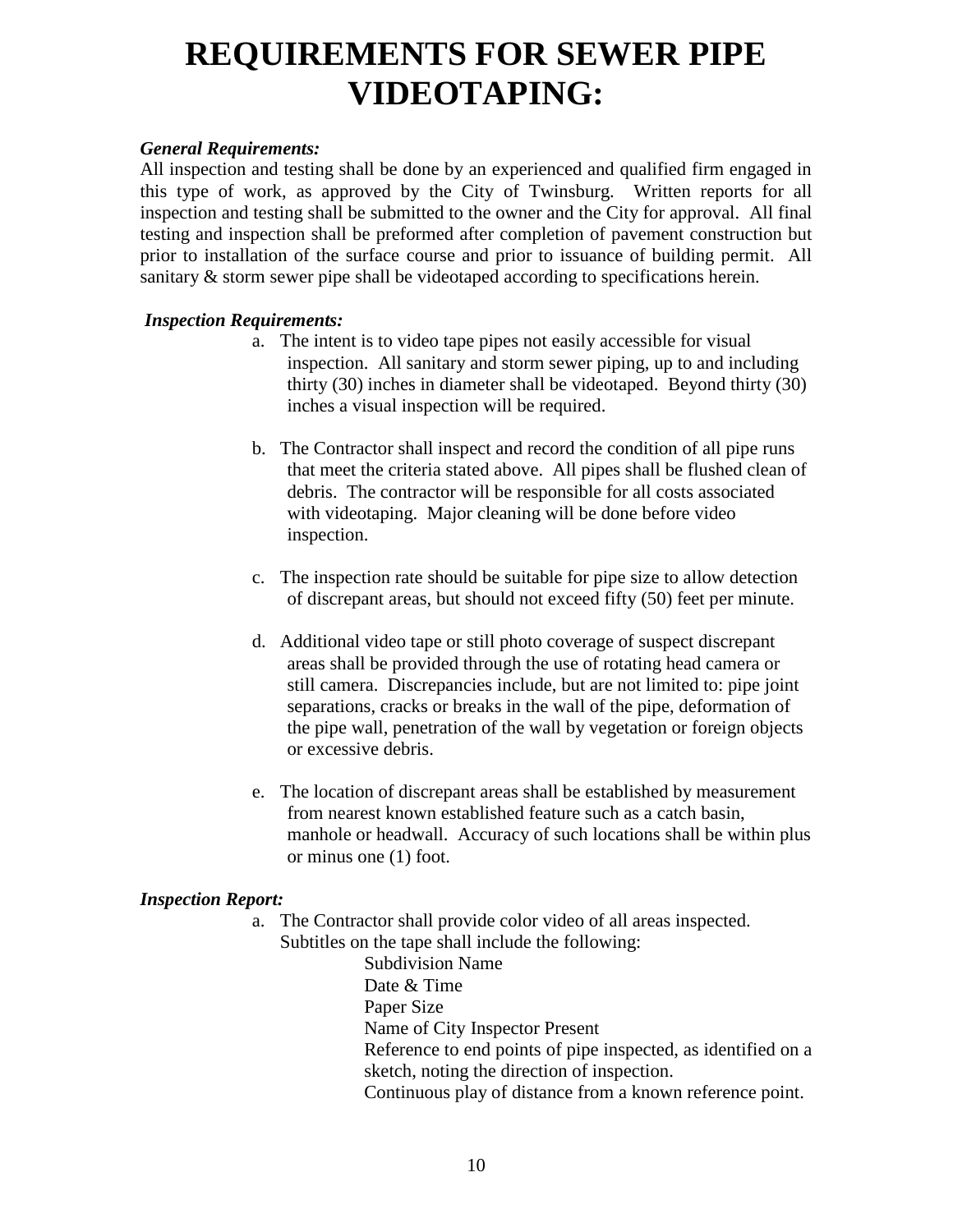b. The Contractor shall provide a written report identifying location, length and size of all pipe inspected. The report shall identify all areas where the integrity of the pipe system is suspect. Recommendations for repairs shall be provided and then corrected.

#### *Defects Found:*

Any defects found shall be corrected and reinspected prior to final approval.

### *New Subdivisions:*

All storm and sanitary sewers in new subdivisions shall have a second cleaning and color VCR television inspection prior to expiration of the maintenance bond.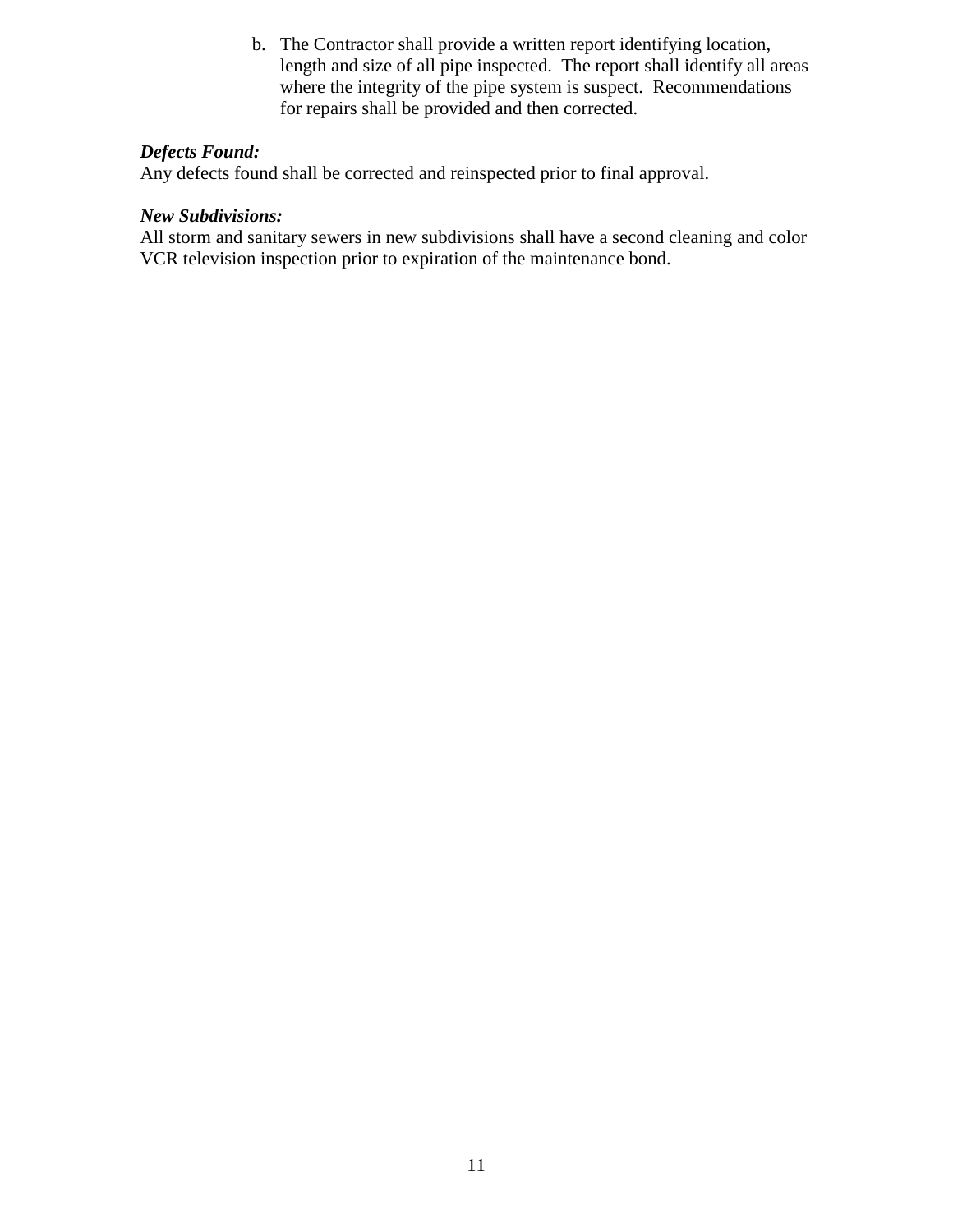# **WATER LINE SPECIFIACTIONS**

### *General Requirements:*

All water work shall be in accordance with the standard construction and material specifications of the City of Cleveland, Department of Public Utilities, Division of Water and the City of Twinsburg's specifications herein.

#### *Inspection & Testing:*

The Cleveland Water Department (CWD) will inspect all pipe and fittings. All rejected pieces must be completely removed from the project. For the purpose of chlorination and bacteriological testing, the contractor shall provide and install, at each chlorination pit, flushing/sampling taps of sizes to be determined by CWD. Chlorination pits shall be six (6) foot square meeting OSHA standards. The Contractor in the presence of a CWD inspector shall do a hydrostatic pressure test. The Contractor shall meet the current requirements as per CWD at the contractor's expense.

# *Materials:*

All water boxes, bends, tees, crosses, wyes and other fittings shall be manufactured by Tyler, Biddy, Lifco, Clow, US Pipe Foundry or approved equal by the City in writing. These manufactures have been chosen above other manufactures for the quality and durability of parts.

Hydrant – All hydrants shall be Mueller "Albertville" Type A-463 or EJIW 5CD250. Hydrants shall be supplied with National Standard Threads, with one streamer nozzle (5") and two hose nozzles per hydrant (2.5"). A six (6) inch hydrant assembly shall include the tee or reducer as applicable, valve, valve box and pipe. A minimum of twenty (20) inches and maximum of twenty-two (22) inches of clearance from center of steamer nozzle to finished grade is required. The contractor shall furnish, with each project, two (2) bottles of hydrant oil for future maintenance.

Fire Department connection to be equipped with a 5" STORZ connection. A 30 degree drop will be required if clearance from center of steamer nozzle to finish ground is greater than 24".

Water Main Pipe – All water main pipe shall be AWWA C151/ANSI A21.51 Class 52 cement lined ductile iron pipe with a rubber ring gasket, compression type joint, unless otherwise noted. All fittings shall be ductile iron, Class 350, cement lined. All fittings and pipe connected to fittings shall be restrained using a "Retained" mechanical joint in accordance with ANSI/AWWA C-110/A21.10 and ANSI/AWWA C-111/A21.11. Except for anchor tees. Reducers or other special circumstances when directed by CWD, all fittings are to have bell ends.

Bolts and Nuts – All bolts and nuts on all "Retained" mechanical joints shall have field applied one (1) coat of bitumastic painting followed by an encasement of polyethylene wrapping in accordance with ANSI/AWWA C-105/A21.5-88, Class "C", method "B".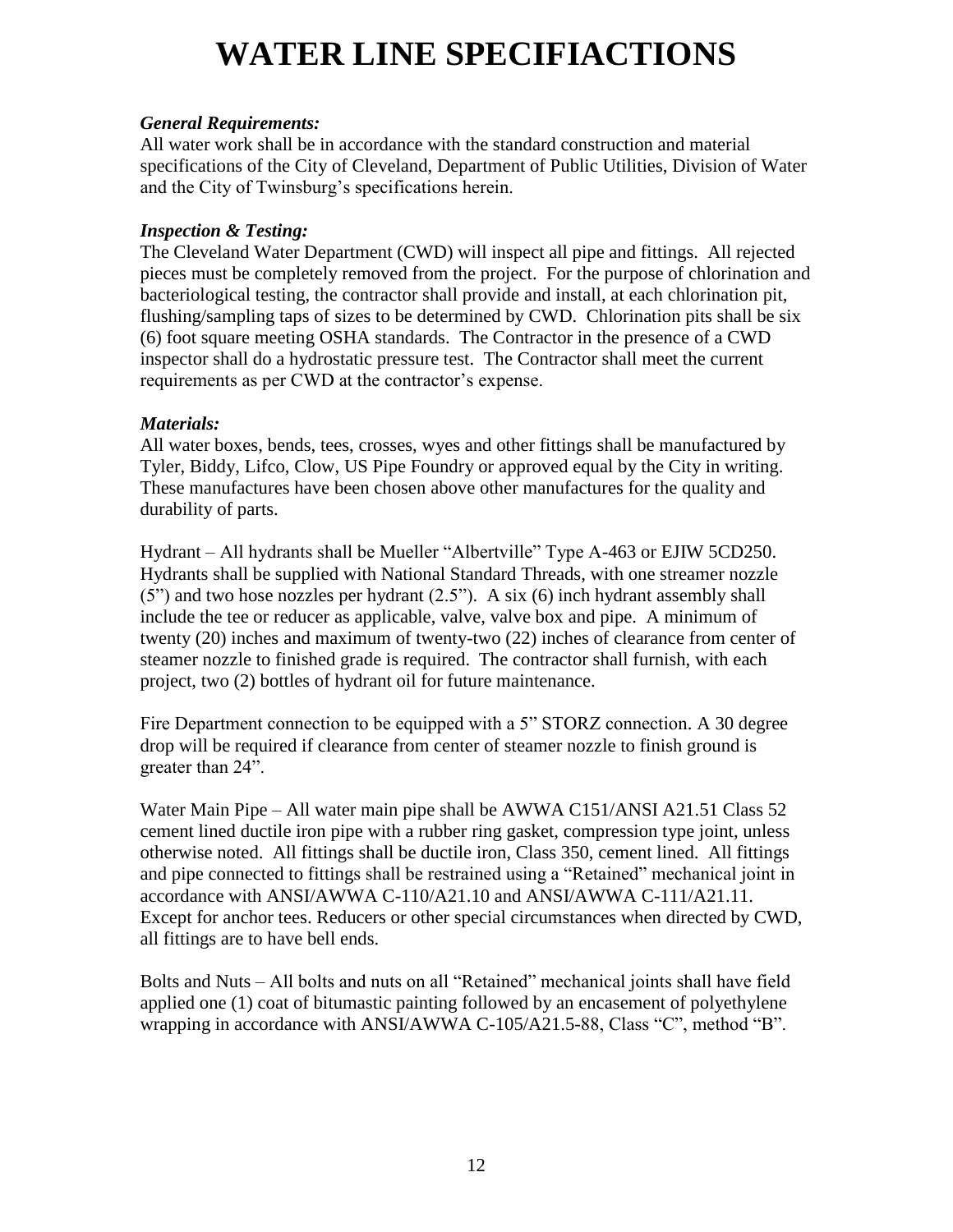Push-On Joints – Where shown on the plans, or when otherwise called for, pipe and fittings shall have an approved "Type I" or "Type II" boltless restrained push-on joints to the limits shown on the drawings.

Copper Service Line – Copper service line shall meet the requirements of ASTM specification B-88, "Type K". The tubing shall be round, seamless, cold drawn to size and furnished with proper bending temper. Water service shall be buried between four (4) to five (5) feet in depth below final grade.

Valves – The contractor shall furnish and install the valves and accessories where shown on the plans or where directed by the Engineer.

# *Hydrant Painting:*

New hydrants and refurbished hydrants shall be shop coated as specified herein.

Exterior above traffic flange (Including bolts & nuts) shall have surface preparation to be in accordance with SSPC-SP 10 (NACE 2) near white blast cleaned surface. Coat with two (2) applications of Sherwin Williams system for Sher-kem paint as follows:

KEM 400 PRIMER (CC-B32) - Prime Coat, enamel primer to be in conformance with SSPC paint specifications.

SHER-KEM (F75RC7) – Finish Coat, high gloss metal finishing enamel to be in conformance with SSPC paint specifications.

Colors – Entire hydrant, top  $\&$  bottom portions shall be painted one color Sher Williams INTERNATIONAL RED.

# *Copper Service Line Placement:*

The copper service line shall be placed a minimum of five (5) feet from any utility and carried to easement line. The end of each connection shall be sealed with an air tight plug and the end of each connection shall be marked 2" x 2" hardwood stake, extending vertically from the end of the connection to a point approximately three (3) feet above the surface of the ground. Markers shall be color-coded: WATER – BLUE. Saw cut top of curb to mark location of utilities with the following symbol: WATER-W.

# *Coordination of tap-in:*

The Contractor shall coordinate tap-in with the CWD for inspection schedule. The contractor shall provide all labor, tools, materials and equipment required to complete connection to main in service as shown on the plans. Water taps are to be installed with premium backfill, ODOT Item # 304 aggregate. Curb stops and boxes shall be placed on red sewer brick. All fittings and valve boxes shall be of Tyler, Biddy, Lifco, US Pipe Foundry, Clow or approved equal.

# *Testing & Permits:*

All permits and fees associated with the water improvements shall be included in the unit price and shall be the responsibility of the Contractor. The Contractor shall supply proof to the City Engineer of having made application and payment to the CWD for all testing, chlorination and tapping into the water main and appurtenances. The City Engineer shall be notified 24 hours prior to testing for observation of testing. Any of the aforementioned not complied with will not be accepted and shall be retested at the Contractor's expense.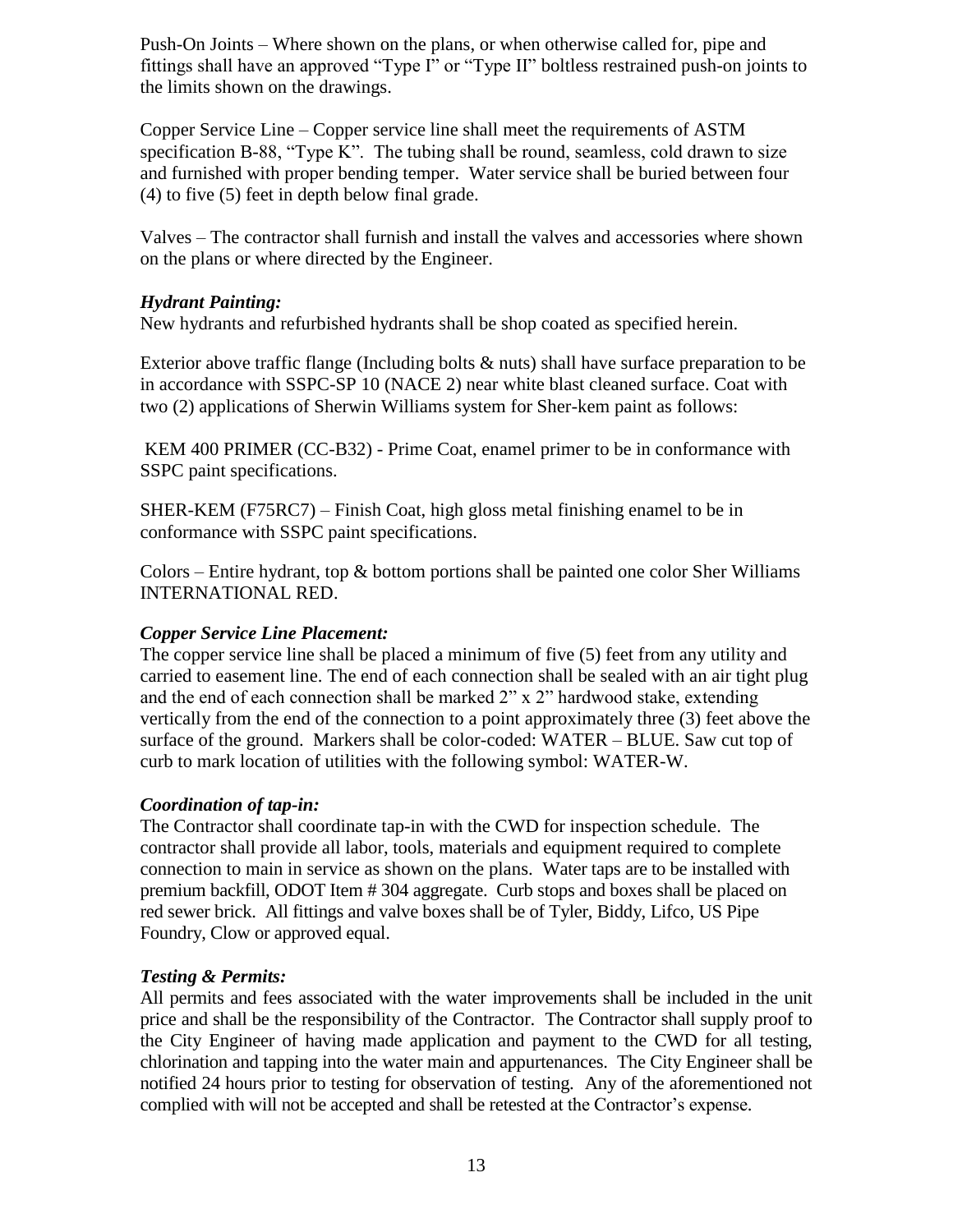# **UNDERGROUND UTILITY CONSTRUCTION REQUIREMENTS**

# *Underground Utilities:*

Utilities including gas pipes, telephone cables and electrical power and street lighting circuits are recommended to be underground. When electrical power cables are installed underground in a subdivision, electrical street lighting cables may also be installed, whether for present or future use. Unused wires and cables shall be de-energized and protected against physical damage. All trench backfill in pavement areas shall be ODOT Item #304 aggregate base compacted by vibratory or mechanical tamping in eight (8) inch layers. All wiring and cables not contained within conduit and direct buried, shall have their locations marked with tecto-tape or facsimile twelve (12) inch above such direct buried wiring or cable. Refer to Trench Excavation, Bottom Preparation and Backfilling section herein.

All construction of utility pipe, conduit, cable, wires, vaults and pertinent equipment shall comply with the current regulations of the Public Utilities Commission of Ohio and with the requirements of the utilities involved. All location and detail drawings of the utilities prepared by the developer and/or the utilities companies shall be submitted to the City Engineer for approval.

The location of the underground utilities shown on the plans has been obtained by diligent field check and searches of available records. It is believed that they are essentially correct, but the design engineer does not guarantee their accuracy or completeness and the contractor is therefore urged to proceed with caution. Existing appurtenances such as utility poles, valve boxes, etc. are to be safeguarded by the contractor during construction.

The contractor shall contact the utilities protection service, 1-800-362-2764 at least fortyeight (48) hours before any underground work is commenced in existing streets.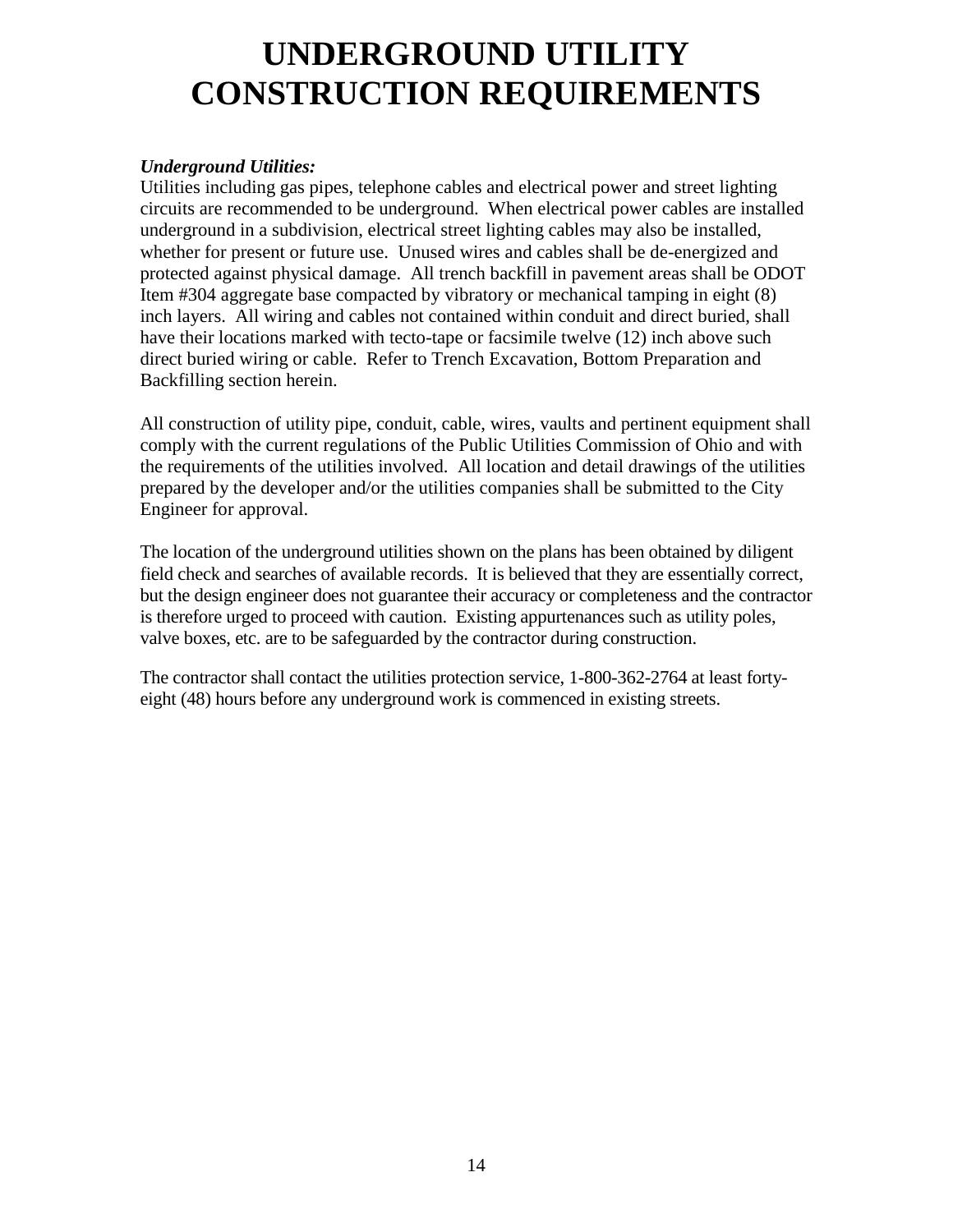# **TRENCH EXCAVATION, BOTTOM PREPARATION AND BACKFILLING**

# *General Requirements:*

All requirements for trench excavation, bottom preparation and backfilling shall be in accordance with ODOT Item  $611.05 \& 611.06$  or the specifications herein. No backfill material shall be frozen.

# *Testing and Inspection:*

All backfill of excavations (for trenches and structures) under berm, pavement areas, walk, and drive areas, or within a  $45^\circ$  influence line from the edge of pavement, shall be virgin limestone or City approved as "equal" and shall conform to ODOT Item 611.06 Type B, item 304 sub-base material. Slag material, sand or slacker aggregates shall not be used.

All backfill of excavations outside of berm, pavement, walk or drive areas shall conform to ODOT 611.06 Type C suitable for intended purpose and as approved by the City.

If material other than ODOT Item 304 material is proposed for use as fill within the rightof-way or premium fill areas, a written request must be submitted for approval by the City Engineer. The material is subject to the following requirements:

Proctors must be conducted on all fill materials and planned compaction methods submitted to this office prior to any filling operations being permitted. New proctors must be obtained as often as the soil material changes. No proctor's from previous year's construction will be accepted. Slag is not permitted.

Regardless of the type of backfill used on the development, the developer or his agents must provide the testing services necessary to verify that proper compaction of each lift placed. The developer shall provide written daily reports for each day that fill is placed, a copy of which is to be provided to the City Engineer. These reports shall include observations made during the workday, the location where backfill was placed, and the results of compaction and moisture content tests for each lift or backfill placed in that given day. The developer will be responsible for payment for the testing services. Any materials that cannot be compacted to the required density will need to be removed and replaced with materials that can achieve the required compaction.

All conduits shall be installed on a firm bed for its full length in accordance with ODOT Item 611 unless otherwise specified.

# *Trench Backfilling:*

Where backfilling is being performed, the following shall conform to the following limits:

Installation under pavement and/or within 45° influence line of pavement edge shall be installed in accordance with ODOT Item 304 backfill. The entire trench shall be filled in layers not to exceed eight (8) inches in thickness and compacted with mechanical tampers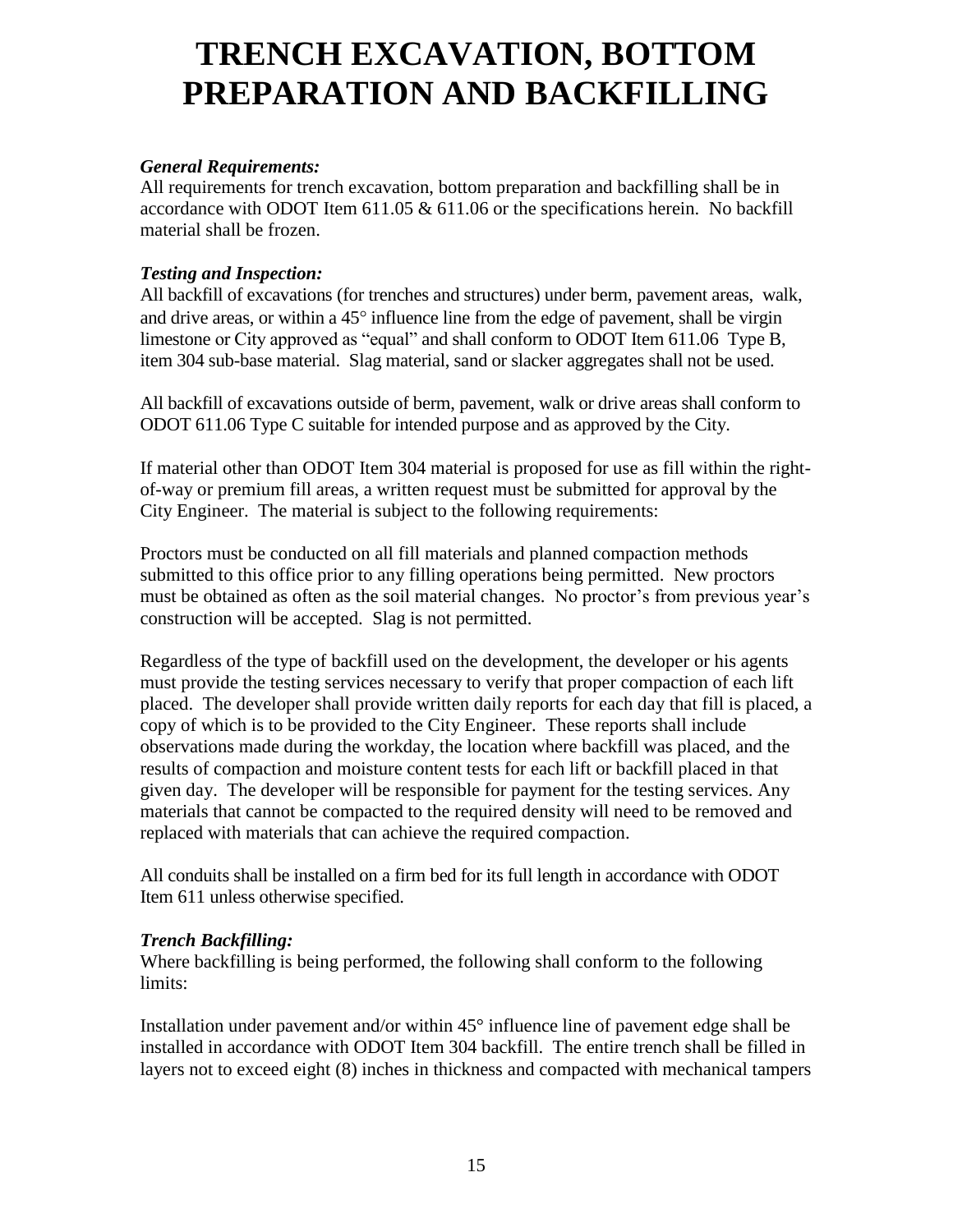at the specified moisture content until dry density is not less than 98% of the Standard Proctor.

Within the right-of-way  $(R/W)$  but not under pavement or not within 45 $\degree$  influence line of pavement edge, suitable backfill material shall be compacted to at least 95% of the Standard Proctor, at the specified moisture content. The entire trench shall be filled in layers not to exceed eight (8) inches with a mechanical tamper.

If any conflicting compaction percentages are found to exist between those indicated above and ODOT Specifications, the higher compaction percentage shall govern. Slag material is not acceptable.

These requirements pertain to installation of all utilities.

# *Trench Width:*

Widths of trenches shall be held to a minimum to accommodate the pipe and appurtenances. Compacted stone aggregate, ODOT Item 67, shall be installed per ASTM D-2321. No slag is acceptable. The trench width shall be measured at the top of the pipe barrel and shall conform to the following limits:

All pipe having a diameter less than twenty-four (24) inches shall have a minimum width of nine (9) inches measured from outside of pipe barrel to trench wall. All pipe having a diameter greater than twenty-four (24) but less than sixty-six (66) inches shall have a minimum width of twelve (12) inches measured from outside of pipe barrel to trench wall. All pipe having a diameter greater than sixty-six (66) inches shall have a minimum width of fifteen (15) inches measured from outside of pipe barrel to trench wall

### *Trench Protection:*

The Contractor shall take all precautions to prevent any caving or settling of excavation or trench walls which could endanger the safety of any person engaged in the work or in any way damage the underground installations of adjacent utilities or property; or diminish the trench width necessary for the proper construction of the underground installation or otherwise injure or delay the work. The type and amount of such protection, such as trench boxes, sheeting, shoring, or bracing shall be consistent with the depth and width of excavation, the composition and water content of the soil, the proximity of structures or other utilities, the vibration from equipment and the spoil placement, and shall be in accordance with the latest OSHA regulations. *The contractor is required to obtain a trenching permit from the City of Twinsburg Building Department.*

# *Dewatering:*

In order to reduce ground water seepage and provide a stable trench bottom it may be necessary to dewater prior to excavation of the sewer trench and/or provide temporary sumps.

# *Foundation Bottom:*

Foundation material below the pipe and six (6) inches of sub-bedding shall be suitable material that prevents pipe from deflection due to settlement. If, in the Engineer's opinion, the material forming the trench bottom is not suitable for a solid foundation,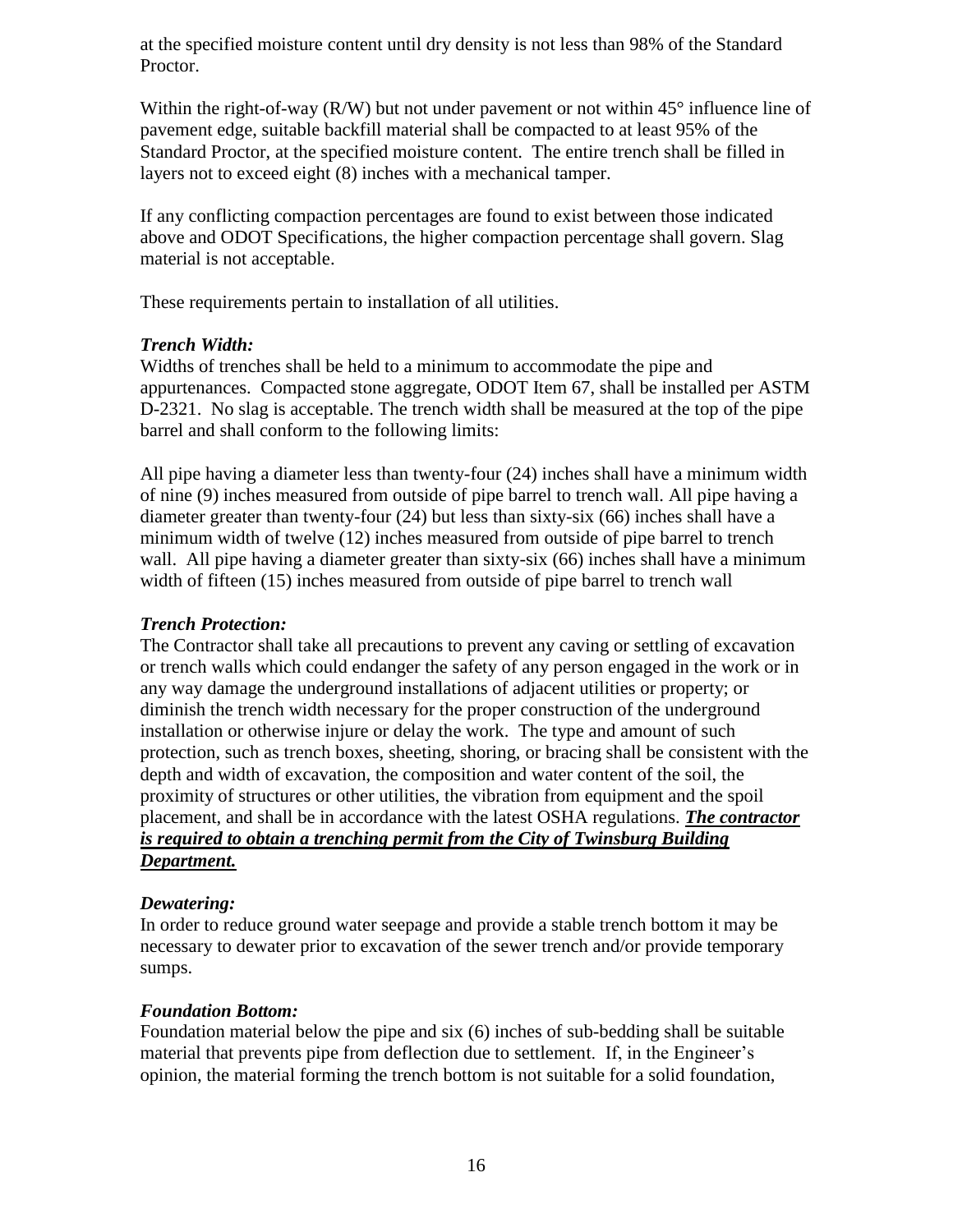further depth shall be excavated and the same filled with material and thickness specified by the Engineer.

# *Sub-bedding Material:*

After preparation of the trench bottom, bedding material shall be placed below pipe. Bedding material shall be ODOT No. 57 stone with a minimum thickness of six (6) inches and spread the full width of the trench bottom. Bedding material shall not have standing water and be free of debris. All conduits shall be installed on a firm bed for its full length in accordance with ODOT Item 603.03 unless otherwise specified.

# *Pipe Protection:*

All trench excavation shall be backfilled immediately after pipe is placed. Aggregate material, ODOT Item 57 stone, thoroughly compacted and installed per ASTM D-2321 shall protect pipe according to specifications herein. Flexible pipe shall have a minimum coverage of twelve (12) inches over outside pipe barrel. Ridge pipe shall have a minimum coverage of six (6) inches over outside pipe barrel.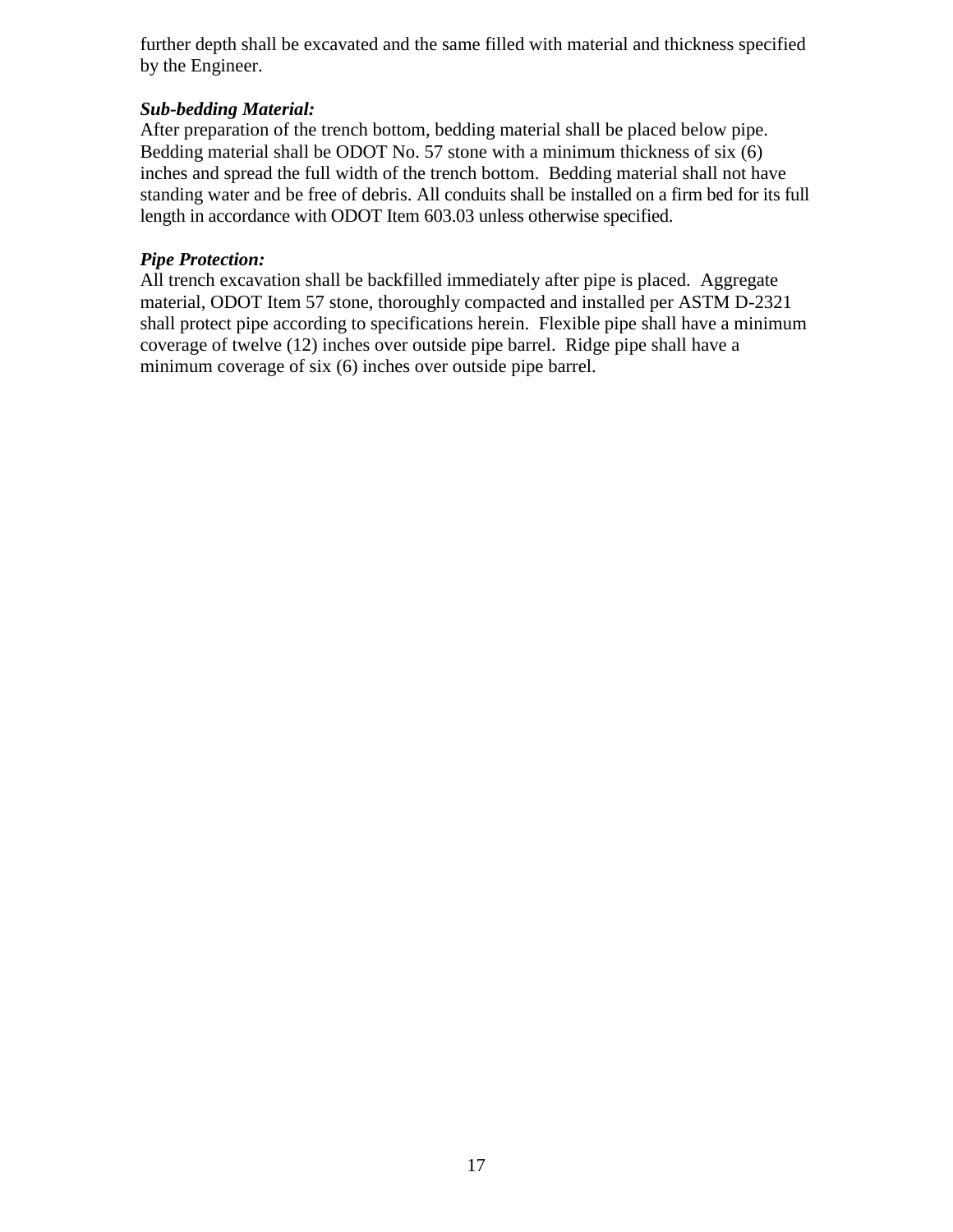# **MAINTENANCE OF TRAFFIC**

### *Interference with Traffic:*

The contractor shall maintain safe traffic conditions in accordance with the Manual of Traffic Control Devices per ODOT 614.

### *Traffic Diversion:*

Whenever it is necessary to divert traffic from its normal channel into another channel, such diversion shall be clearly marked by cones, drums, barricades or temporary guardrail. If the markers are left in place at night, suitable lights shall be provide and maintained.

# *One Way Traffic:*

Whenever one-way traffic is established, at least two full time flagman shall be used.

#### *Street Closing: (Requires authorization from Mayor)*

The contractor may close the street to through traffic for minimum periods of time with 24-hour notice to local occupants of all premises, police and fire protection authorities and other public authorities as applicable. The Contractor shall so schedule his work that this time is a minimum and shall, whenever possible, make suitable provision for access by local residents, school buses and mail delivery vehicles. The contractor shall provide access for police, fire and emergency vehicles at all times. Fire hydrants and other public utility valves shall be accessible at all times.

#### *Detours:*

When it is required that the street or road be closed to traffic, the contractor shall furnish, erect and maintain advance warning signs and barricades at the limits of the project, where side streets intersect and at other points of public access to the project. The contractor shall furnish, erect and maintain advance warning signs and barricades on side streets at the first street intersection beyond the one closed by construction indicating "Street Closed, One Block Ahead." The Contractor shall furnish, erect and maintain marking signs on temporary routes. Contractor shall first submit detour plan to City for acceptance prior to construction of detour.

# **Dust Control**:

The Contractor shall provide all labor, material and equipment necessary, such as calcium chloride, water or a motorized dust free sweeping device, as directed by Engineer to maintain all roadways being used for access to the construction site.

# *Maintenance:*

If proper maintenance of traffic facilities and/or proper provision for traffic control is not being provided, the Municipality may take necessary steps to correct traffic maintenance. The cost of such service will be deducted from payment to contractor.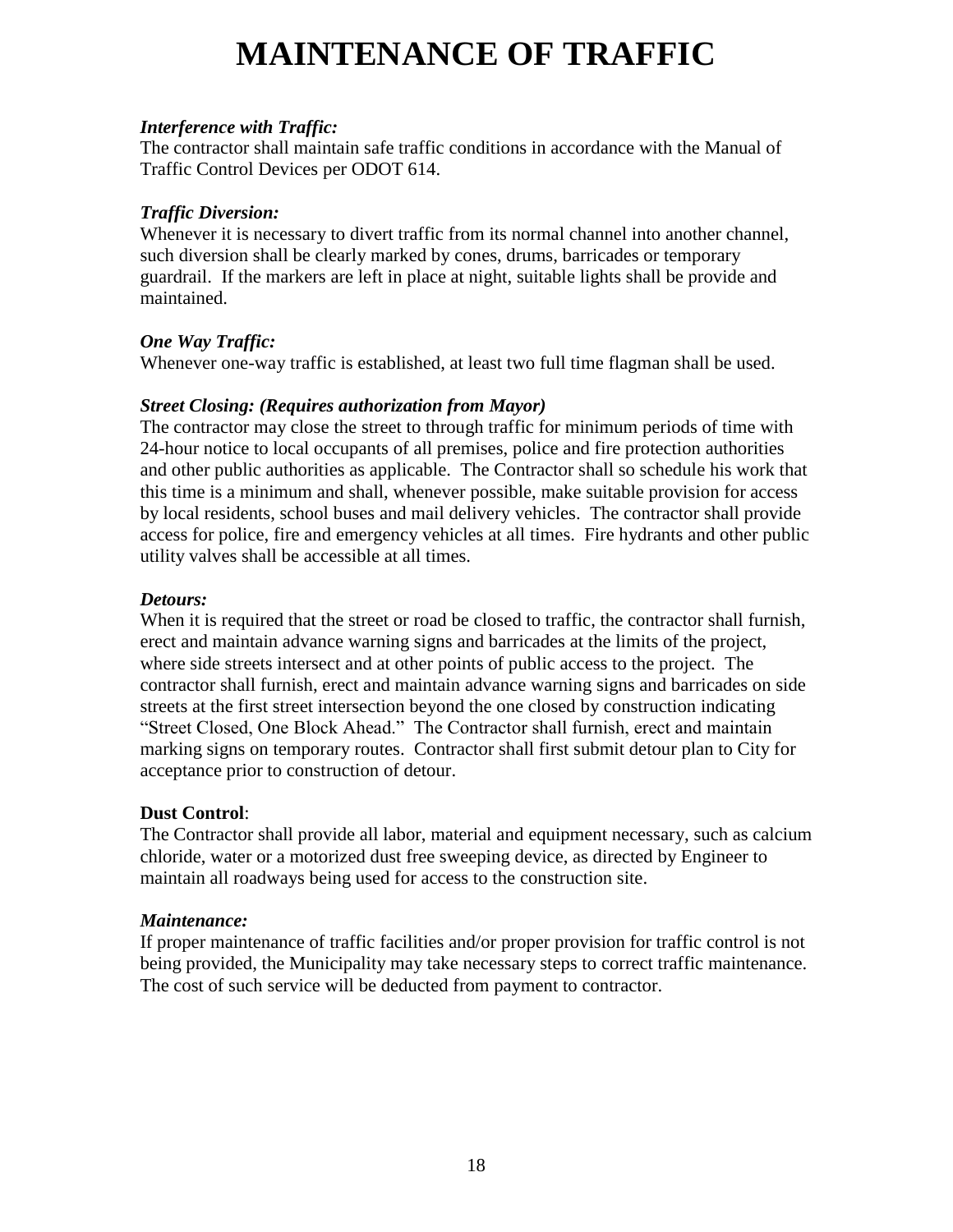# **ROADWAY CONSTRUCTION REQUIREMENTS**

#### *General Requirements:*

The following requirements apply to all roadway pavement improvements placed in the Municipality.

### *Cold Weather:*

*Asphalt -* No asphaltic pavement course and/or concrete pavement or curbing shall be laid on frozen pavement, base or sub-base.

Surface temperatures for asphalt pavement placement shall be 40 degrees F and rising for thickness greater than 1.5 inches and 50 degrees F and rising for surface courses less than 1.5 inches. The air temperature should not be less than 40 degrees F for asphalt placement. ODOT 401.06 shall be referenced.

*Concrete -* Ambient temperature shall be 35 degree F and rising per ODOT 451.07 for concrete placement. Winter protection shall be in effect when temperatures fall below 40 degrees for a period of 3 successive days or the City Engineer institutes winter rules from November 15<sup>th</sup> to Mar 15<sup>th</sup>. Protection consists of visqueen **and** blankets. Addition cement may be added to accelerate strength gain and increase the temperature of the concrete. (700 lbs cement for 1 cubic yard of concrete ready mix cured at 40 degrees F will reach 3000 psi in seven days. 100 lbs additional cement, the temperature of concrete increases 10 degrees F.)

# *Inspection:*

All inspection and testing shall be done by an experienced and qualified firm engaged in this type of work, as approved by the City of Twinsburg. Written reports for all inspection and testing shall be submitted to the owner and the City for approval. All final testing and inspection shall be preformed prior to issuance of building permit. Any materials or methods of construction not meeting requirements shall be replaced at Contractor's expense.

#### *Earthwork:*

All filled areas, excluding trenches within right-of-way areas, shall be compacted in accordance with ODOT Item 203. In addition, for any fill in excess of two (2) feet, an approved testing company in accordance with ODOT Item 203 shall perform nuclear compaction tests. The City Engineer shall approve these tests before any pavement construction commences.

Before acceptance of the sub-grade by the City Engineer, a thirty (30) ton proof roll shall be required on all areas to be paved in accordance with ODOT Item 204 and 204.06. Granular soils may require 50 ton proof roll. Zero deflection using gross weight 60,000 lb tandem truck with ticket shall be required. Cement stabilization shall be required where the subgrade CBR value is less than 6 or as per plan.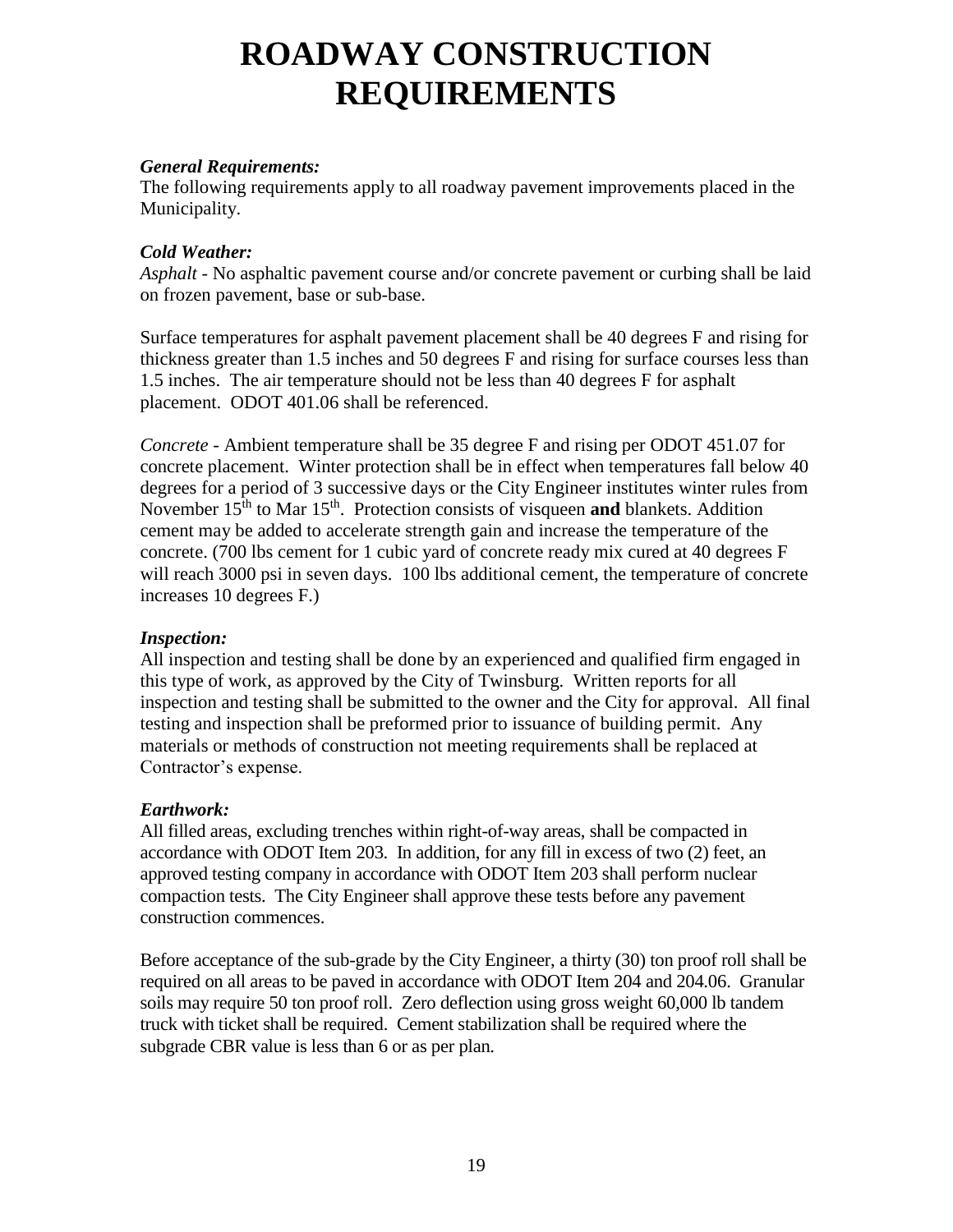### *Asphalt Pavement:*

For all roadway materials the Contractor shall provide the City Engineer with a job mix formula for review and approval prior to paving the road. All material must be obtained from a source approved by the Ohio Department of Transportation.

### *Slope:*

Asphalt paved street shall slope away from the centerline and have a center crown. Cross slope shall be 5/16 inch per foot unless otherwise directed in writing by the Municipal Engineer.

Cross-slopes shall be verified  $\omega$  100' intervals after leveling course is installed with a smart level. (0.026' min. slope)

#### *Materials:*

Aggregate Base – Aggregate Base shall be the required thickness as shown in Table 2 and in accordance to ODOT Item 304. Aggregate base shall be compacted to 98% maximum density per ODOT 304.05.

Prime Coat – Prime Coat shall conform to ODOT Item 408 using 702.02 cutback asphalt, MC30 or MC70 and/or 702.03 cutback asphalt emulsion primer 20. Prime Coat shall be applied at a rate of 0.40 gallons per SY.

Tack Coat – Tack Coat shall conform to ODOT Item 407 using 702.02 cutback asphalt RC-250 or 702.04 emulsified asphalt RS-1, SS-1 or SS-1H. Tack Coat shall be applied at a rate of 0.40 gallons per SY.

Surface Asphalt Concrete – Surface Asphalt Concrete shall be  $1 \frac{1}{2}$  inch thick, virgin, asphalt with limestone aggregate, constructed in accordance with ODOT Item 441 Type 1 (448), PG 64-22. For subdivision work, the surface course is to be constructed no sooner than one (1) year after the intermediate course and not later than two (2) years. The surface course shall be finished  $\frac{1}{4}$  inch above the gutter and all castings in roadway.

Intermediate Asphalt Concrete – Intermediate Asphalt Concrete shall be 1 ½ inch thick asphalt, constructed in accordance with ODOT Item 441 Type 2 (448) PG 64-22.

Bituminous Aggregate Base – Bituminous Aggregate Base shall be the required thickness as shown in Table 2 and in accordance to ODOT Item 301.

Stabilized Aggregate Shoulders – Stabilized Aggregate Shoulders shall conform to ODOT Item 411.

Seal Coat – Seal Coat shall conform to ODOT Item 409.

Joint Sealer – The joint between the concrete curb and asphalt surface shall be sealed with a four (4) inch wide application of rubberized joint sealer overlapping the curb 1" inch. The seal shall be lightly applied in a straight line, squeegee and lightly covered with sand.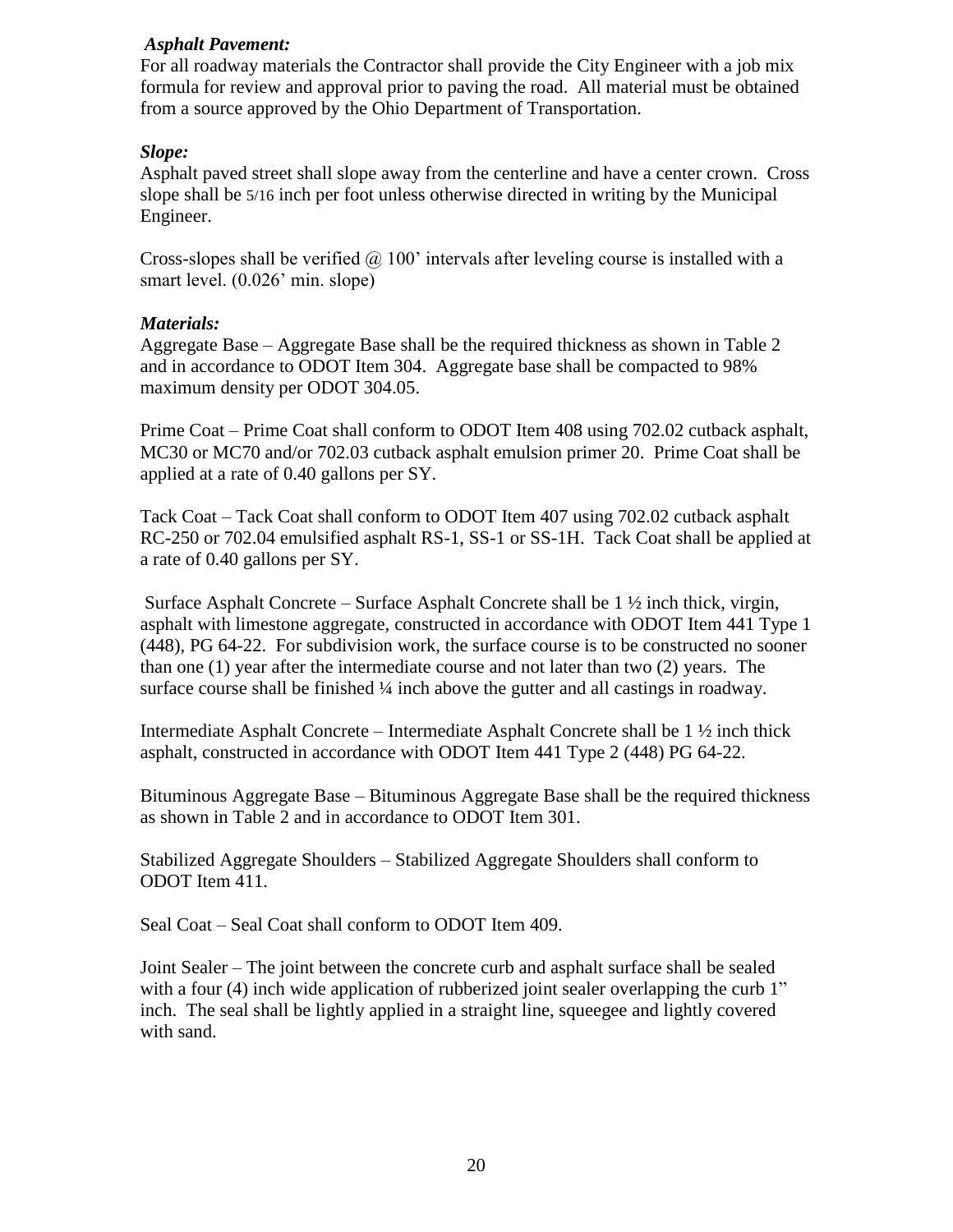# *Asphalt Placement:*

In addition to and in variation with the standard specification this item shall include the following:

A minimum of two rollers shall be required for this project per asphalt paving machine. One roller of which shall be a 3 wheeled rubber tire having a minimum weight of 10 tons and the other shall be a 2 axle, 2 wheeled tandem steel type having a weight of 8 to 12 tons, both of which shall meet the requirements of the standard specifications. Surface course of asphalt to be  $\frac{1}{4}$ " above manhole castings, water valves, gas valves, and concrete gutter. Asphalt patches and minor asphalt pavement repairs shall require only one 8-ton roller.

### *Asphalt Pavement Repair:*

Asphalt pavement repair shall conform to all ODOT requirements and specifications herein. In addition asphalt pavement repairs shall be in accordance with the City Pavement Opening Repair Detail, Flexible Pavement and the following:

Sub-base Repair shall include removal and disposal of damaged aggregate and replacement with compacted ODOT Item 304 limestone. Areas for repair shall be determined as directed by the Engineer.

Cold weather repairs: During adverse weather conditions low strength mortar (LSM) shall be used to fill the trench and a 6" MS concrete cap temporarily installed using a visqueen bond breaker.

#### *Abutting Asphalt Contact:*

At any point where the proposed pavement meets existing pavement, the existing pavement shall be full depth saw cut. This cut shall be perpendicular to centerline removing approximately one (1) foot or all damaged pavement as directed by the Engineer. An additional 18" of adjoining asphalt shall be milled  $1\frac{1}{2}$ " prior to applying the surface course. Asphalt concrete per ODOT Item 441 Type 1 (448), PG 64-22 shall be used to feather the transition and maintain positive drainage between the existing and proposed pavement.

#### *Temporary Concrete Pavement:*

When asphalt is not available at that time, the Contractor shall furnish, place and remove temporary pavement as shown on the plans or where directed by the Engineer and as specified herein. Temporary concrete pavement shall be a minimum of six (6) inches thick, fast set (FS) design and shall conform to the grade of the existing pavement, drive or walk. When asphalt is available the concrete cap shall be removed along with aggregate to elevation as per plan for asphalt installation. All street, drives and walks shall be maintained in a safe and usable condition for public use during the construction period.

# *Trench Excavation and Backfill:*

# Slurry Backfill Method:

At the option of the Contractor or per direction of City Engineer, slurry backfill consisting of low density mortar (LDM) may be used as structural backfill for pipe culverts, except that slurry backfill shall not be used as such for aluminum or aluminum coated pipe culverts. Slurry backfill may be used as a substitute for aggregate base with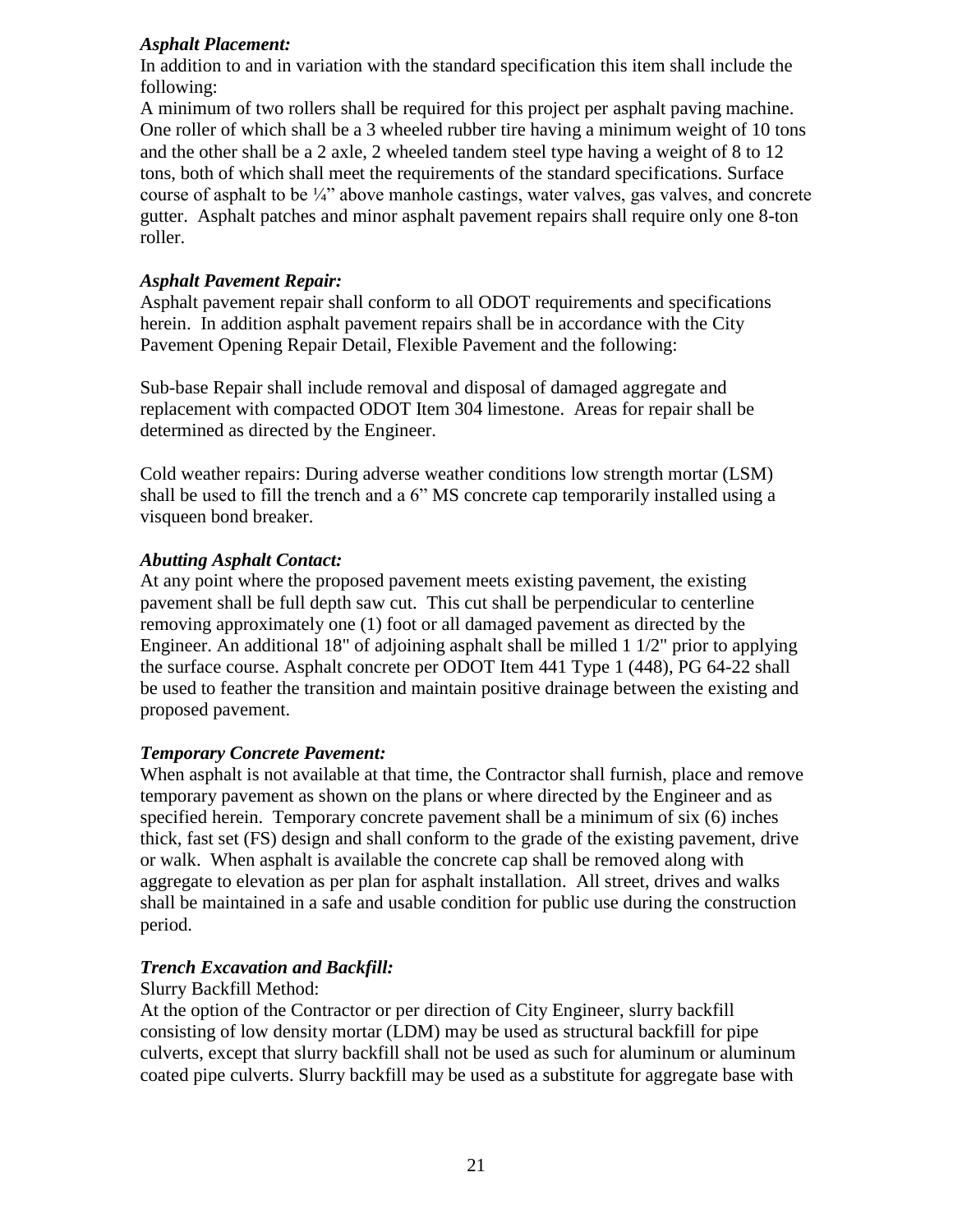the approval of the Engineer or Agency. Slurry backfill may be used as bedding for private utilities with approval of the utility company.

When slurry backfill is used as structural backfill, the width of the excavation shown on the plans may be reduced so that the clear distance between the outside of the pipe and the side of the excavation, on each side of the pipe, is a minimum of six inches for pipes up to and including 42 inches in diameter or span and one foot for pipe over 42 inches in diameter or span. Slurry backfill shall be placed only for the portion of the structural backfill below the original ground or the grading plane or the type of embankment placed prior to excavating for the culvert pipe. Where necessary, earth plugs shall be compacted as required by the project specifications at each end of the pipe prior to placing slurry backfill in a manner that will completely contain the slurry backfill in the pipe trench.

Slurry backfill shall be placed in a uniform manner that will prevent the development of voids in or segregation of the slurry backfill, and will not shift or float the pipe culvert. Foreign materials which fall into the trench prior to or during the placement of the slurry backfill shall be immediately removed. The placement of any material or traffic over the slurry backfill shall not commence until sufficient curing of LDM to support traffic has occurred. A temporary 6" concrete cap shall be applied at grade of roadway until asphalt placement can occurred.

Contractor shall provide a design mix that shall provide self-leveling and selfcompacting cementitious material with an unconfined compressive strength of 1,200 psi or less including excavation material properties which relates to the ease at which the material may be remove without damage to adjacent pavement, culvert or other. Ohio Department of Transportation Item 613 shall apply.

All street, drives and walks shall be maintained in a safe and usable condition for public use during the construction period.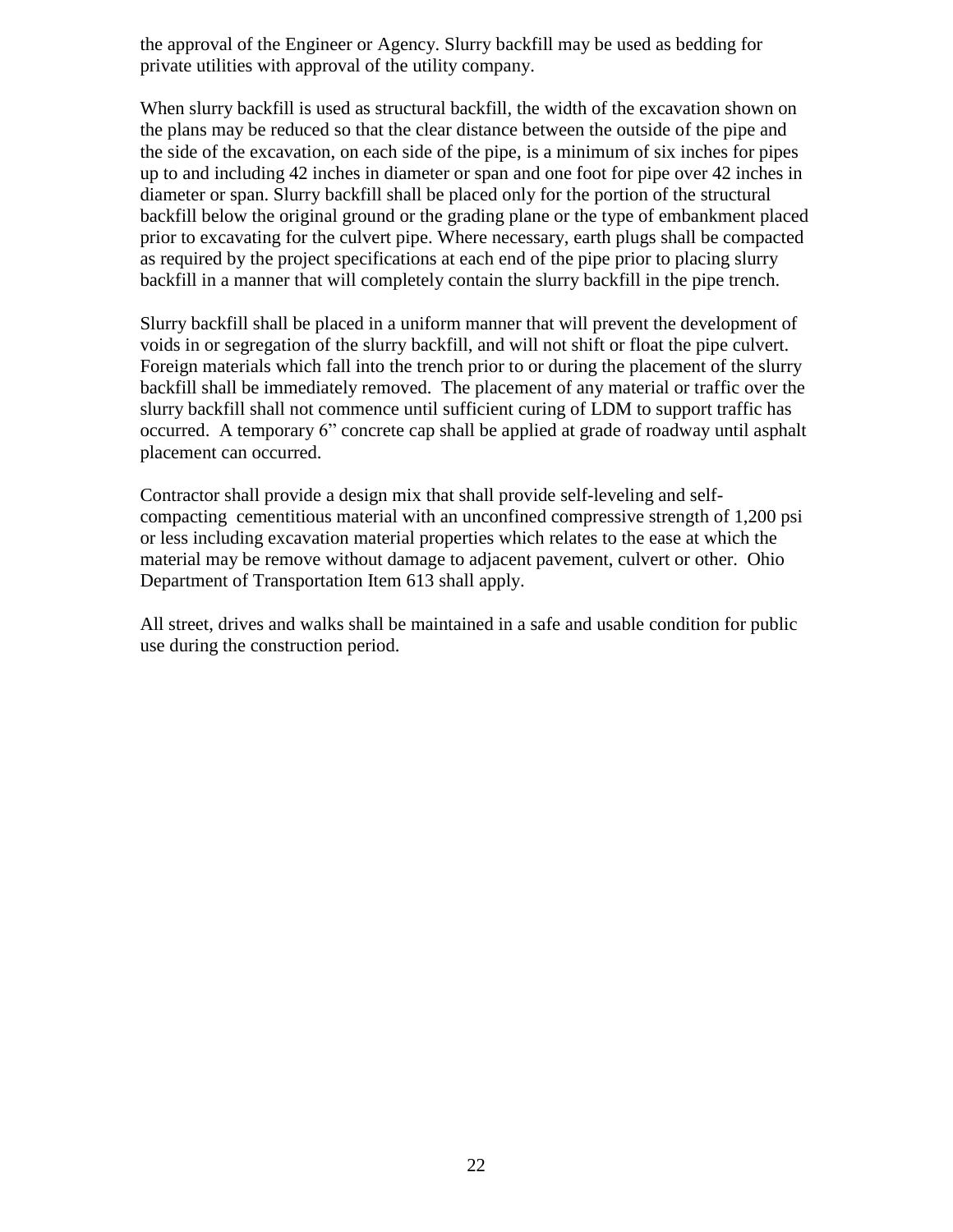# **PAVEMENT DRIVE APRONS, SIDEWALK, CURBS AND CURB RAMP REQUIREMENTS**

# *General Requirements*:

The following requirements apply to all pavement drive aprons, sidewalks and curb ramps placed within the municipality. All pavement drives, sidewalks and/or curb ramps shall conform to ODOT Specifications if not specified herein. All pavement drives, sidewalks and curb ramp replacements shall conform to the grade of the existing pavement drive, sidewalk and/or curb ramp.

# *Material:*

All concrete shall be Class "C" per ODOT 499 and properly consolidated. (No slag) Curing compound shall be liquid white curing compound meeting with the requirements of Section 705.07 of the standard specification and applied at the rate of 1 gallon per 200 square feet.

Drive aprons, sidewalks, curbs and curb ramps at locations that require access as determined by need and or as required per City Engineer shall require moderate set (MS) or fast set (FS) concrete.

# *Notification to Residents:*

The scheduling for this work shall be discussed with each property owner affected prior to commencing the replacement operation. Excavation in traffic areas shall not be left open overnight. All drive apron construction shall follow a schedule that allows access to and from residence, business, etc. at all times. The disruption of access to driveways due to this work shall be kept to a minimum.

# *Signage:*

The contractor must provide adequate signs, markers and barricades to protect pedestrian traffic, vehicular traffic and construction personnel during the progress of this work. Additional signs indicating entrances for businesses in a construction zone are required as directed by the City Engineer.

# *Pavement Drive Aprons:*

All pavement drive aprons shall have a minimum thickness of six (6) inches for one or two family residential driveways and eight (8) inches for all other driveways. Aprons shall be fiber reinforced or use of wire mesh. Rubberized expansion joint material shall be used as per City construction drawings.

# *Sidewalk:*

All sidewalks shall be a minimum thickness of four (4) inches except within the limits of the driveways, where the minimum thickness shall be six (6) inches for one or two family residential driveways and eight (8) inches for all other driveways.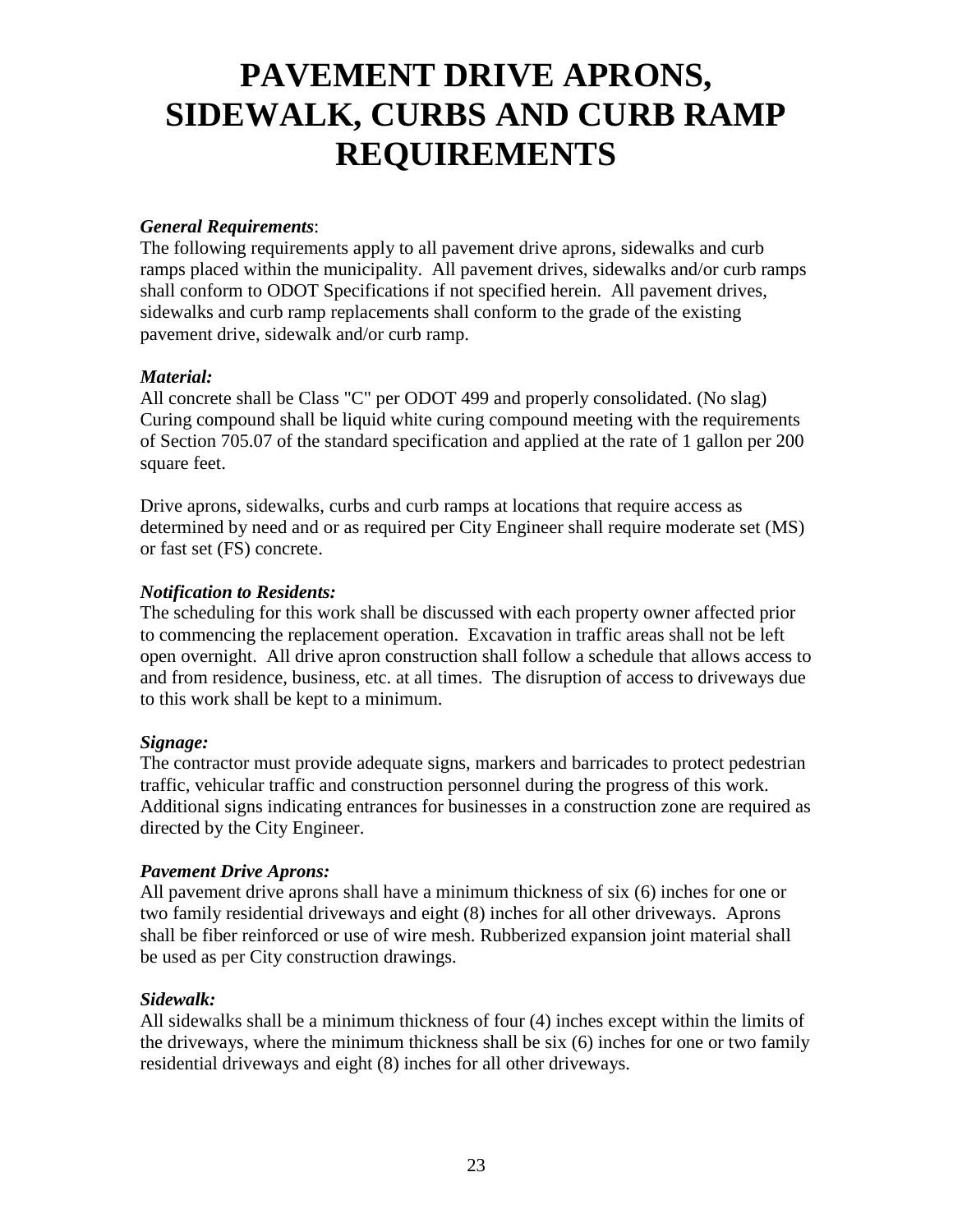One-half (1/2) inch rubber expansion joints shall be placed at intervals not to exceed one hundred (100) feet or as specified on construction drawings. Expansion joints shall  $\frac{1}{2}$ " thick. Construction joints shall be a minimum of 15' spacing with the concrete scored every five feet. The width of the sidewalk per plan, four (4) feet in width minimum. All concrete sidewalk and/or curb shall be of monolithic construction. All sidewalks shall have a two (2) inch sub-base, ODOT Item 304, compacted to 95% compaction.

### *Curbs:*

Curbs shall be constructed in accordance with ODOT 609, cast in place concrete curb and gutter. For structures located in curb and gutter sections a box out is required using an expansion joint with 1" preformed expansion joint filler Item 705.03 or rubberized expansion and 1" x 18" smooth dowel, greased and sleeve on one end with a 3" metal cap. When tying into existing curb and gutter two  $(2)$  anchor hook bolts are required. Saw cuts shall be performed at ten-foot intervals at a depth of ¼ the thickness minimum on the same day as placement.

Saw cut top of curb to mark location of utilities with the following symbols;  $X$  – storm, triangle – sanitary, and W - water.

# *Curb Ramps:*

Curb ramps shall be placed at all intersection corners for access when crossing roadway pavement. All sidewalks shall connect to the pavement or curb at intersections with wheelchair ramps and one-half  $(1/2)$  inch expansion joints between the walk and curb. Expansion joints shall be sealed with  $\frac{1}{2}$ " thick self-leveling urethane chalk, limestone gray in color. All curb ramps shall meet the current ADA requirements of red truncated domes.

### *Construction Saw Cutting:*

Where it is necessary to disturb existing pavement drives, curb ramps or sidewalks the concrete shall be saw cut in neat straight lines as directed by Municipality. The depth of saw cut shall be full depth. Where it is necessary to disturb existing pavement drives, curbs and/or walks the asphalt concrete shall be line cut with straight vertical edges. All cut bituminous surfaces shall be sealed with a 4" wide rubberized joint sealer using a squeegee.

#### *Compaction Requirements:*

Refer to Trench Excavation, Bottom Preparation and Backfilling section herein.

# *Curing Compound:*

An approved sealer shall seal all exposed concrete appropriate to application on surface of concrete. See ODOT specification 451.11 for application methods.

#### *Structures Encountered:*

The Contractor shall adjust any "surface structure" in the area of sidewalk and/or pavement drive to grade. The Contractor shall furnish necessary parts and repair all "surface structures" damaged by construction of improvement.

# *Testing:*

Public improvements or projects within the right-of-way require testing. At least two concrete cylinders will be made in the morning and at least two concrete cylinders made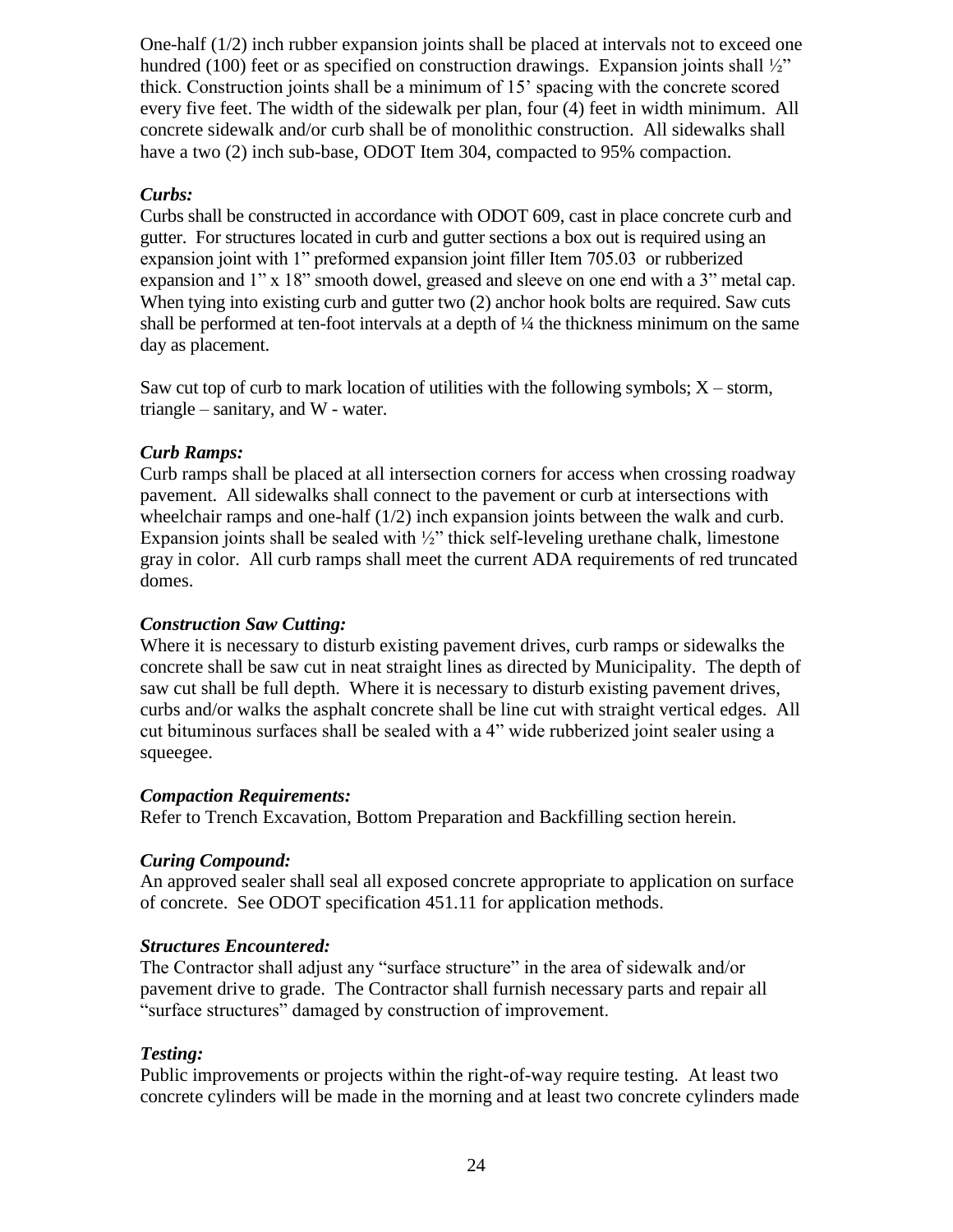in the afternoon during each day concrete is placed. If the amount of concrete poured in either the morning or afternoon exceeds 30 cubic yards, an additional two cylinders shall be made. Slump and entrained air content must be maintained and tested and tested when more than 10 cu. yds. of concrete is placed. A minimum of one test beam will be taken in the morning and one in the afternoon on all Class MS concrete installed.

In each group of two cylinders, one will be broken at 7 days and one at 28 days after they are made. The cylinders must be taken and tested by an approved testing laboratory in accordance with ASTM methods. The contractor will be responsible for making all the arrangements for the testing unless otherwise specified. Written reports for all inspection and testing shall be submitted to the owner and the City for approval.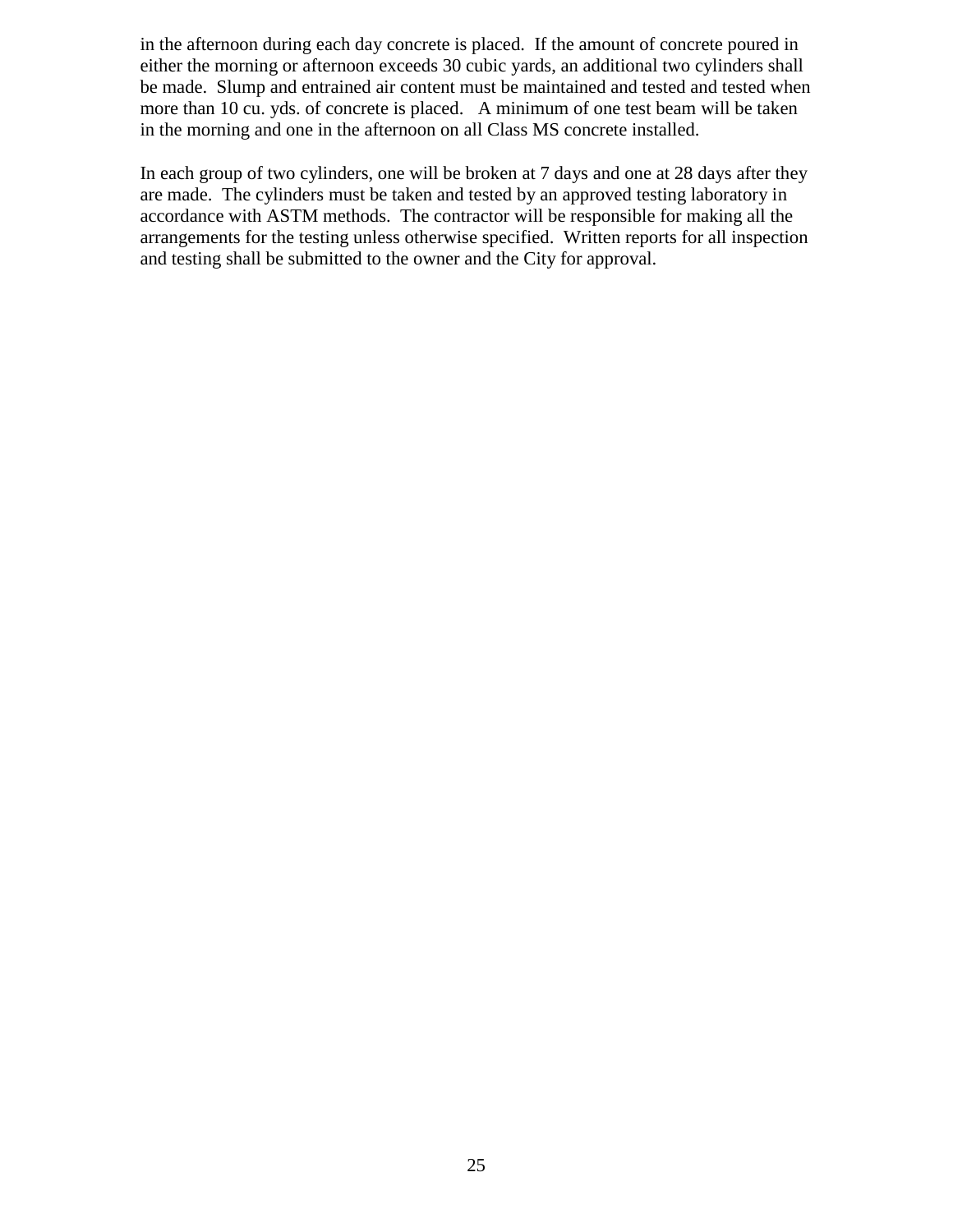# **SANITARY PUMP STATION**

### *Preferred Manufacturer:* Smith & Lovelace

14040 Santa Fe Trail Drive Lenexa, KS 66215-1284 P. 913-888-5201 F. 913-888-2173

# *Dry Well:*

A City waterline shall be located near the ladder at pump level (Cleveland water will require a meter and backflow preventer pit). A Saf-T Climb system or approved fall protection system shall be installed. Run time meters for each pump shall be included.

#### *Wet Well:*

A 2' sump should be included for collection of debris

#### *Stand-by Power:*

Stand By power unit should be Kohler and run on natural gas. Power requirements should be verified. The transfer panel should include a small, thermostatically controlled heater.

#### *Telemetry:*

Alarms to be transmitted to the treatment plant via an Autocon System Representative is The Bergren Associates, Inc. 7055 Engle Road, Suite 104 Middleburg Heights, OH 44130 P. 440-239-9445 F. 440-239-9333

The following are the points of monitoring:

High wet well level Flooded dry well Power outage, generator running Pump Failure Communications failure

\*This system is to include a battery back-up

# *Back-up Control System:*

The station control system shall be backed up by an independent float system. A failure of the main pump control system will automatically switch to the float system and control both pumps.

# *Site:*

A suitable enclosure should be provided. If enclosure is board-on-board fence the main entry should be a double wide gate with wheel supports. The enclosed area should be a concrete pad and concrete access drive to station to accommodate a 65,000 lb vehicle. Safety lighting shall be activated by a switch rather than a sensor inside fence area. Small lights (2) should be mounted on the outside of the enclosure on each side of the gate. A minimum of one, duplex outlet shall be provided inside the enclosure. Gas and Water meters are to be located on the outside of the enclosure.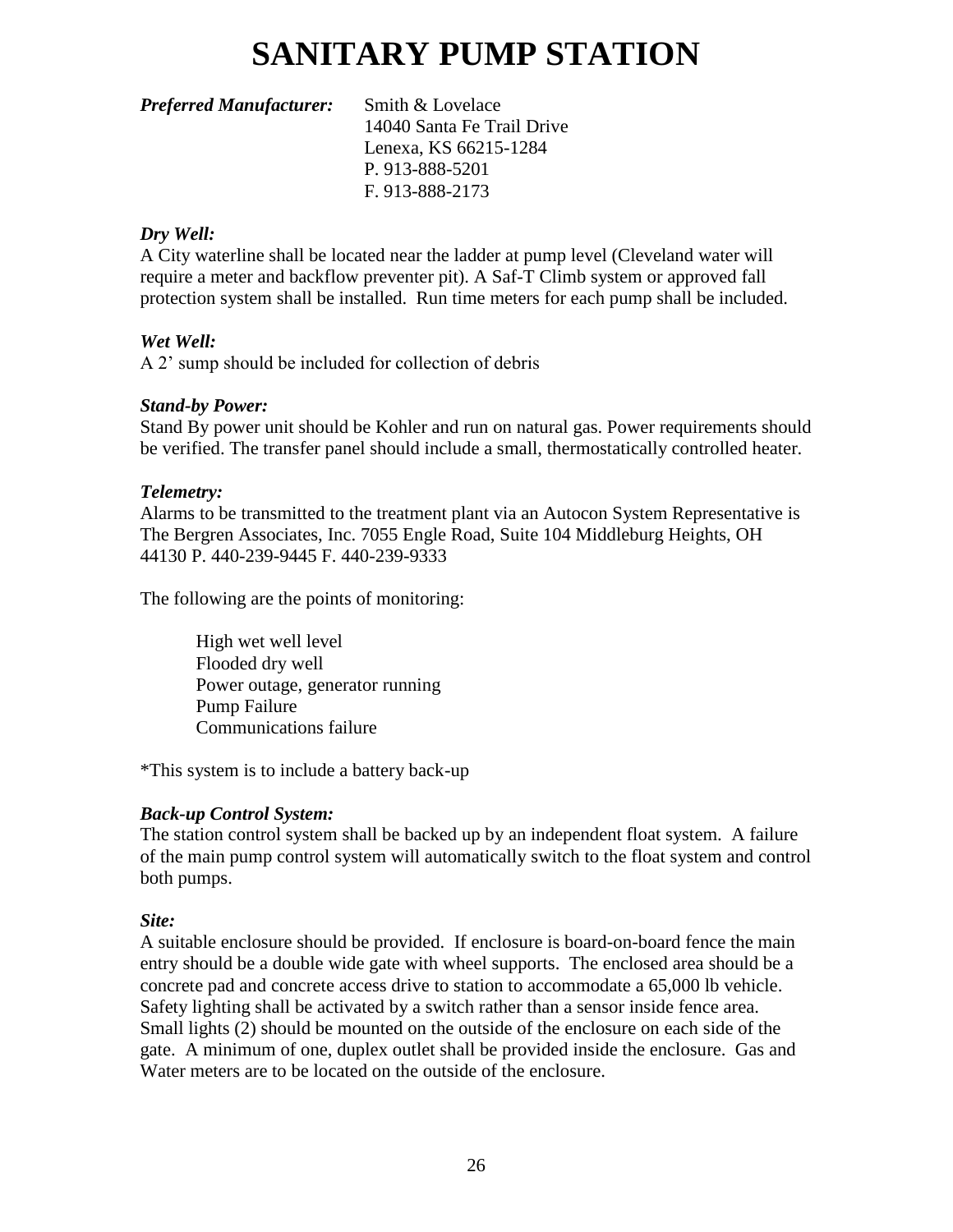#### *Computerization:*

Station to be monitored by computer for the following parameters:

Wet well level Flow rate Pump speed Pump running indication Pump run times Compressor running indication Power transfer Stand-by power running Dry well sump pump running All monitored parameters to have alarm set points

\* Treatment plant computer system to be adjusted with a graphic for display of the above information

#### *Spare Parts:*

A spare parts list will be developed according to the type of station provided. However, the following is a list of the parts generally required:

1 Pressure switch

- 1 Pressure transducer
- 2 Impellers
- 2 Volute gaskets
- 2 Mechanical seals
- 1 pump motor
- 1 generator block heater
- 1 sump pump
- 1 relay of each type used
- 2 fuses for each type and size used
- 1 Indicator lights
- 1 filter for each use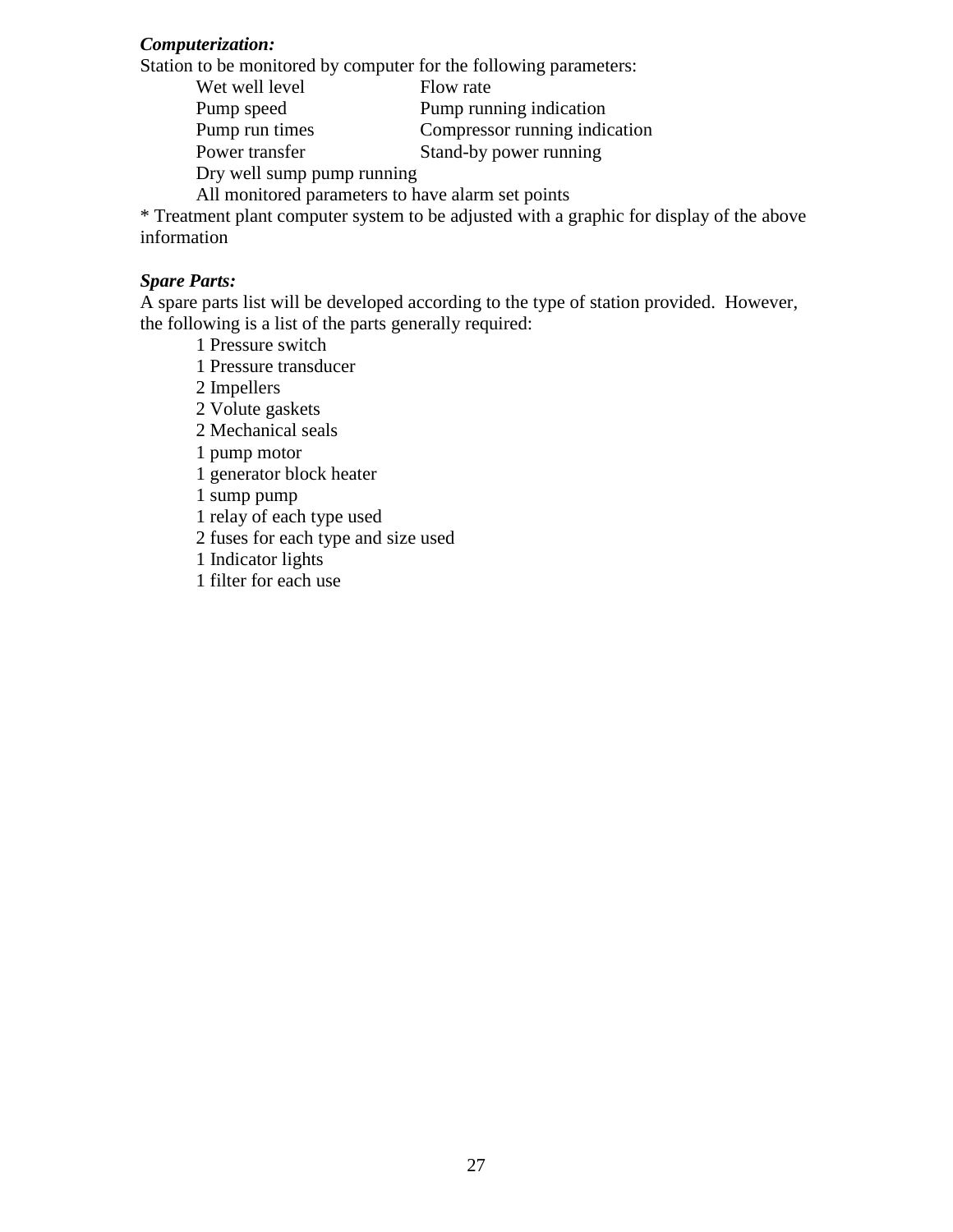# **SURVEY REQUIREMENTS**

- The centerline is to be stationed with nails at 100 feet intervals on tangents, and 50 feet intervals on curves. Show centerlines, giving length and bearings, (including reference or basis). Show record and/or deed distances with observed distances between record monuments. Give description of all monuments found, used and set performing this survey.
- Research of available records, plats, deeds and right of way maps to establish the existing centerline. Locate all existing property corners.
- Geodetic benchmarks will be used. State elevation and location on each drawing sheet. City benchmarks can be obtained from the Engineering Department.
- State Plane Coordinate System and elevations as used by the Summit County Engineers Office shall be used for mapping. Drawing files should not require manipulation to be incorporate into City database.
- 100 yr Floodway information shall be shown. FIRM Maps should be referenced in determining flood prone areas and benchmark system coordinated with Benchmarks provided on FIRM.
- Show existing contours at one-foot intervals and to extend 25 feet outside of right of way. At intersections: locations and elevations are to extend 75 feet beyond the centerline intersection.
- Spot elevations at fifty feet (50<sup>o</sup>) intervals on centerline, curb & gutter or edge of pavement, center of ditch, top of bank, back of walk and 25 feet beyond right of way. Show existing centerline grade in profile. Elevations on hard surfaces shall have an accuracy of 0.02', and ground elevations within 0.1'. Horizontal accuracy of survey monuments found and/or used shall be 0.01'.
- Driveway elevations taken at top of curb or edge of asphalt, front of walk, back of walk and at existing concrete joints or at 10 foot intervals, up to 30 feet past right of way.
- Location, size and depth of water and gas mains and other utilities along the roadway. Coordinate with OUPS for marking of underground utility lines. Show approximate location of gas service connections for all residences by locating gas meter at house or existing shut-off. Show water connections by locating shutoff boxes that are exposed or uncover them using CWD records.
- Show all service cleanout connections, invert elevations, conduit sizes and horizontal stationing.
- Locate all fire hydrants, hydrant shut off valves and all line valves.
- Location of power, communication and cable TV systems above and below ground. Locate all utility poles and note their ID number on plan.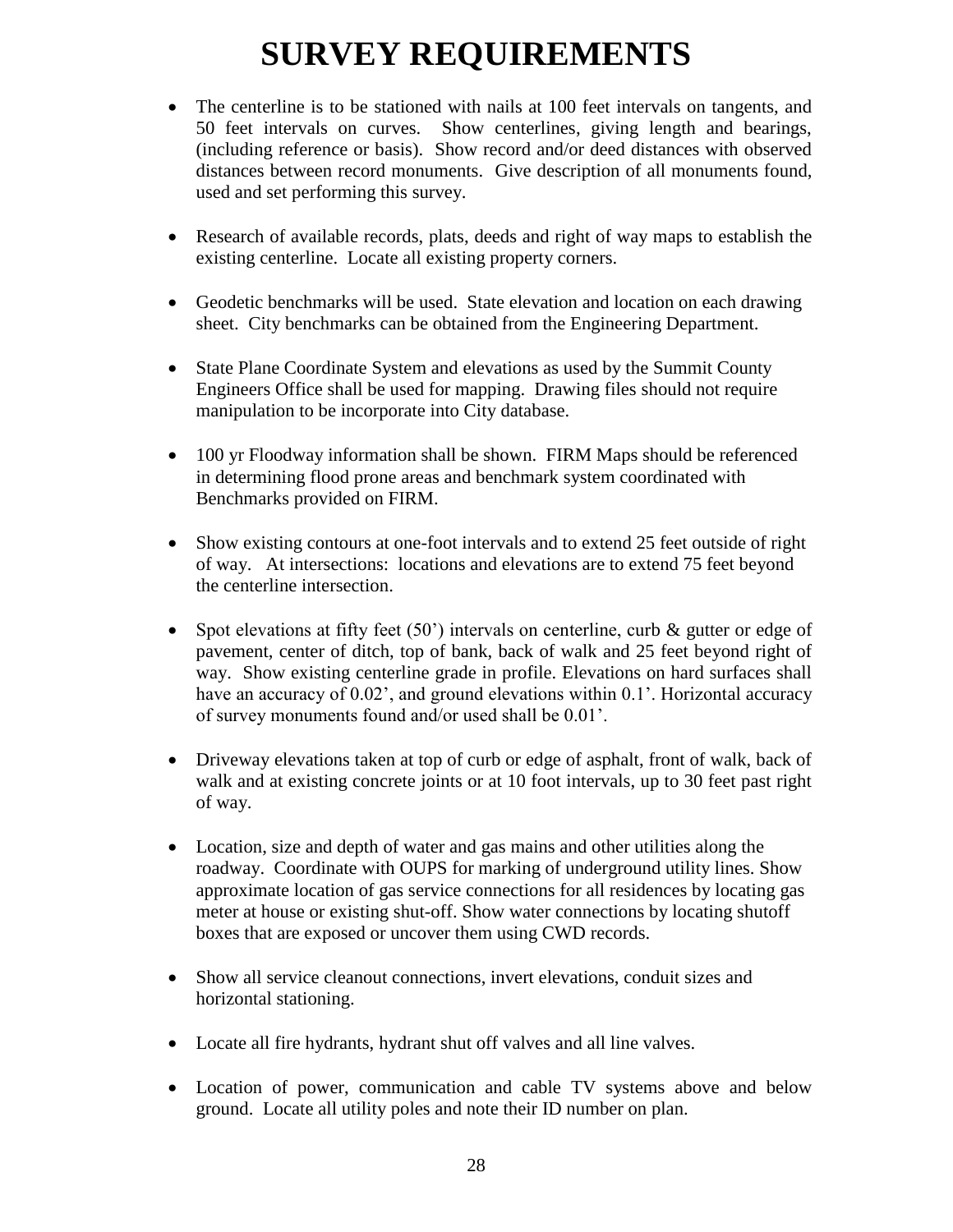- Location, size, depth and direction of flow of all sanitary sewers, storm sewers and storm culverts, and service connection cleanouts within the project limit.
- Show all catch basins and manholes with inverts, pipe sizes and rim elevations and stationing. Show all sewers in profile.
- Location of all swales and drainage ditches along the roadway. Show centerline elevations at fifty feet intervals.
- Location of trees denoting species, diameters & canopy sizes, all shrubs, planters, mail boxes, etc. within the project limits set forth herein.
- Show sublots with their mailing address and record distance on plan & profile sheets
- Proof of Professional Liability Insurance must accompany your proposal.
- Final approved as-builts shall include the Ohio professional survey P.S. seal including signature provided for on first page of as-built document.
- All layering format, including line and text properties as included herein for AutoCAD drawings shall be approved by Engineering Department for acceptance. As-built AutoCAD drawings shall be submitted to the City within 60 days after improvements have been approved and accepted by City. Electronic AutoCAD 2007 or newer version and PDF format including professional survey P.S. stamp and signature on cover page shall be included. Contact Greg Harwell at [Gharwell@twinsburg.oh.us](mailto:Gharwell@twinsburg.oh.us) for format requirements. Surveyor shall also provide a separate list all survey monuments found and/or used with their respective coordinates.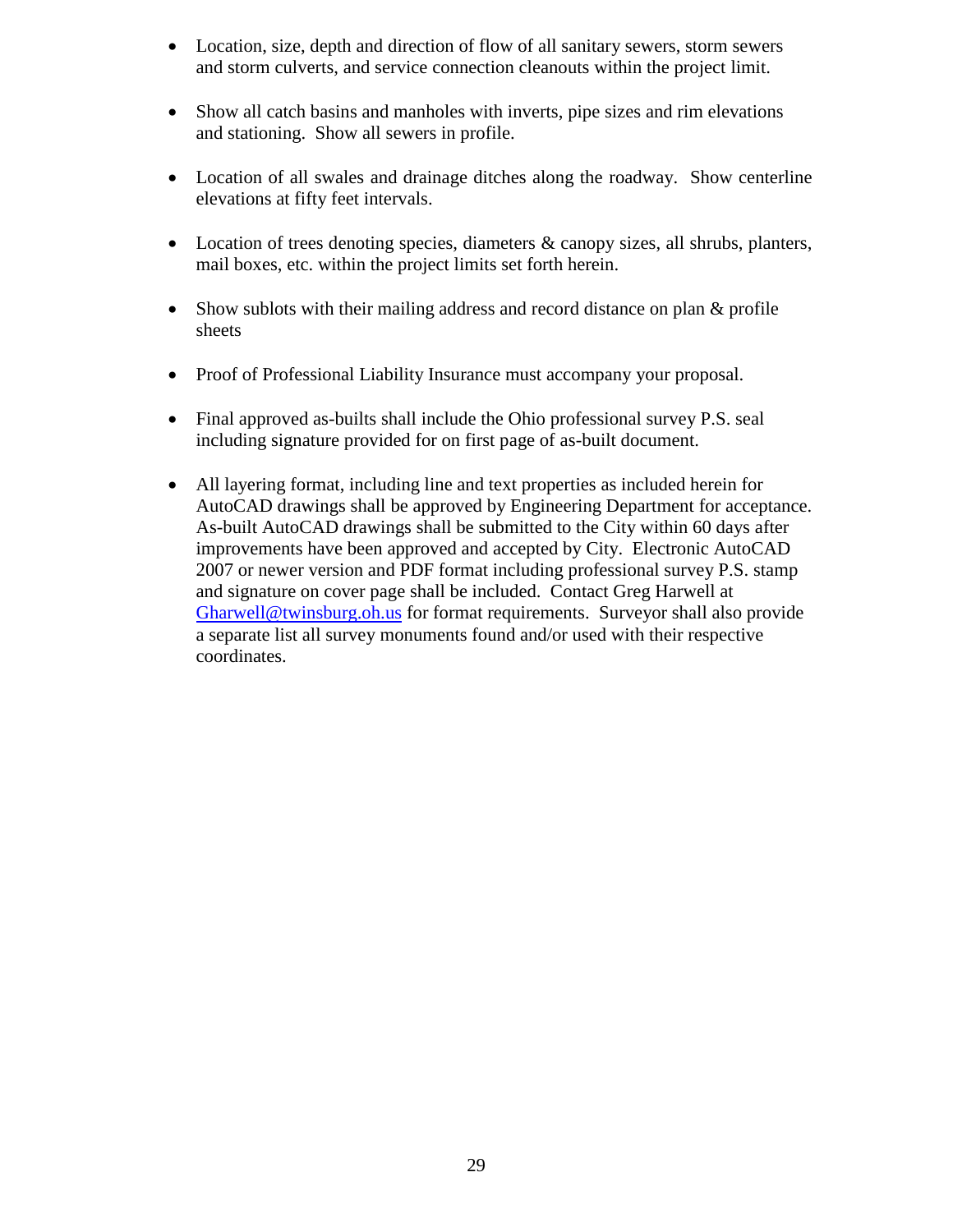# **SITE PLAN REQUIREMENTS FOR SINGLE, TWO AND THREE FAMILY DWELLINGS**

\*\*\* See Codified Ordinance of the City of Twinsburg 1195.05

# **SITE PLAN REQUIREMENTS FOR OTHER DEVELOPMENT**

\*\*\* See Codified Ordinance of the City of Twinsburg 1195.07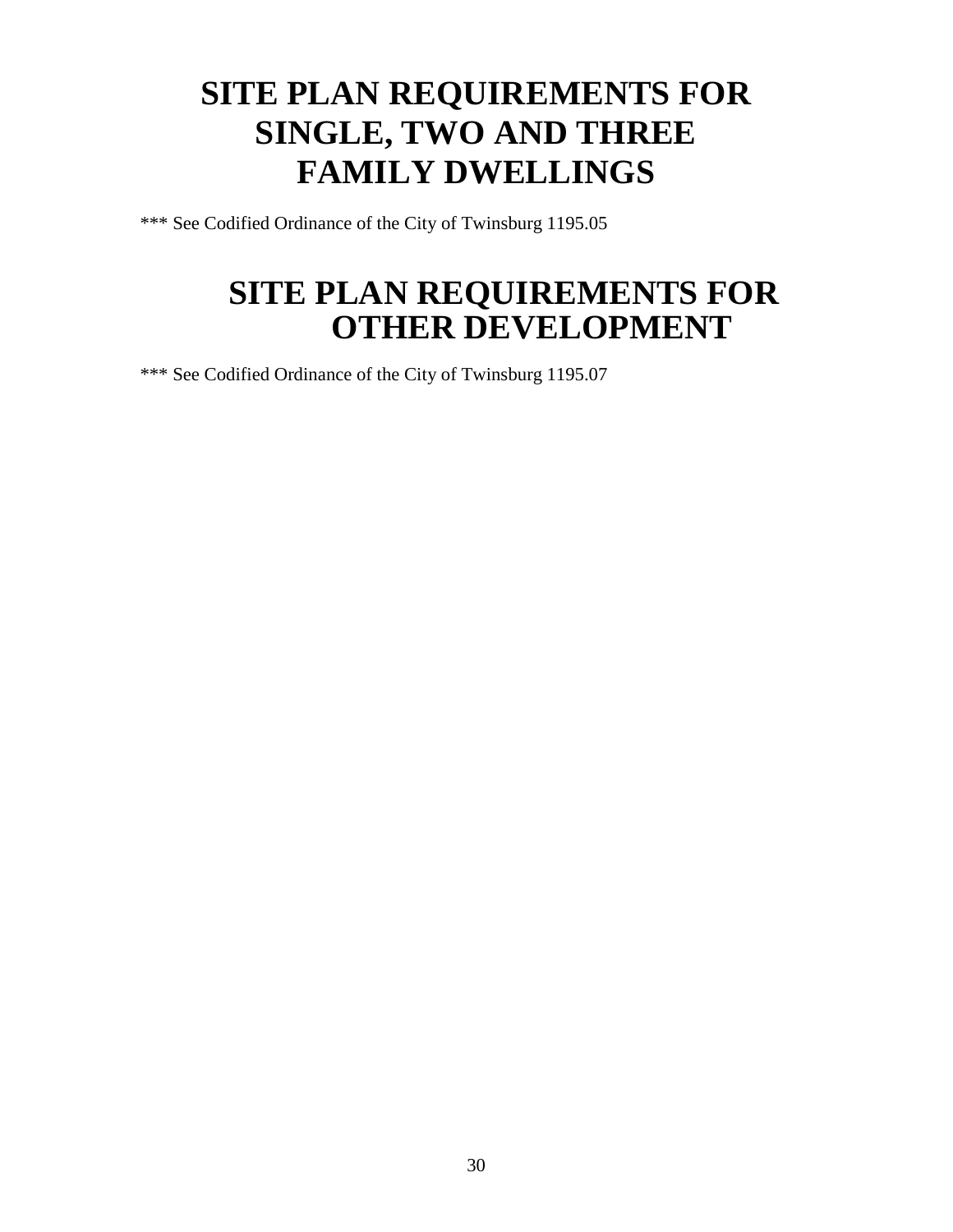#### APPENDIX A

#### (*To be used in concurrence with General Notes – Proposed Subdivision Plan*)

#### CITY OF TWINSBURG SUBDIVISION - GENERAL NOTES

- 1. ALL CONSTRUCTION AND MATERIALS INCLUDED ON THIS PROJECT SHALL BE IN ACCORDANCE WITH THE 2019 STATE OF OHIO DEPARTMENT OF TRANSPORTATION CONSTRUCTION AND MATERIAL SPECIFICATIONS (ODOT). THE ENGINEERING DESIGN AND CONSTRUCTION MANUAL OF THE CITY OF TWINSBURG, THE ORDINANCE OF THE CITY OF TWINSBURG AND FOR WATER DISTRIBUTION SYSTEMS, THE CONSTRUCTION AND MATERIAL SPECIFICATION OF THE CITY OF CLEVELAND. WHERE CONFLICTS OCCUR IN THE ABOVE, THE ENGINEER OF THE CITY OF TWINSBURG SHALL DETERMINE THE GOVERNING AUTHORITY.
- 2. ANY DEFECTS IN THE CONSTRUCTION INCLUDING MATERIALS OR WORKMANSHIP SHALL BE REPLACED OR CORRECTED BY REMOVAL AND REPLACEMENT OR OTHER APPROVED METHOD PRIOR TO ACCEPTANCE BY THE CITY.
- 3. THE CITY OF TWINSBURG AND ITS ENGINEER SHALL NOT BE HELD LIABLE FOR DAMAGES OF ANY TYPE WHICH MAY OCCUR AS A RESULT OF ERROR AND/OR OMISSIONS IN THE ENGINEERING DESIGN DATA PRESENTED BY THE DEVELOPER'S ENGINEER, NOR SHALL THE CITY AND ITS ENGINEER BE LIABLE FOR DAMAGES RESULTING FROM THE DEVELOPER'S CONTRACTOR NOT COMPLYING WITH THE APPROVED PLANS OR BY USING CONSTRUCTION METHODS OR MATERIALS NOT APPROVED.
- 4. THE DEVELOPERS ENGINEER CERTIFIES THAT ALL DESIGN DATA AND CALCULATIONS PERTAINING TO THESE IMPROVEMENT PLANS, WHERE APPLICABLE, ARE CORRECT AND CONFORM TO THE CURRENT DESIGN CRITERIA. THE CITY ENGINEER IN APPROVING THESE PLANS AND DEDICATION PLAT THEREOF, DOES NOT, IN ANY WAY RELIEVE THE DEVELOPER'S ENGINEER OF HIS RESPONSIBILITY FOR ACCURATE AND COMPLETE ENGINEERING DESIGN RELATIVE PLANS.
- 5. ALL ROAD SURFACES, EASEMENTS OR RIGHT OF WAYS DISTURBED BY CONSTRUCTION OF ANY PART OF THIS IMPROVEMENT ARE TO BE RESTORED COMPLETELY TO THE BEFORE CONSTRUCTION CONDITION OR BETTER WHEN ORDERED BY THE CITY ENGINEER.
- 6. THE LOCATION OF THE UNDERGROUND UTILITIES SHOWN ON THE PLANS HAVE BEEN OBTAINED BY DILIGENT FIELD CHECK AND SEARCHES OF AVAILABLE RECORDS. IT IS BELIEVED THAT THEY ARE ESSENTIALLY CORRECT, BUT THE DESIGN ENGINEER DOES NOT GUARANTEE THEIR ACCURACY OR COMPLETENESS AND THE CONTRACTOR IS THEREFORE URGED TO PROCEED WITH CAUTION. EXISTING APPURTENANCES SUCH AS UTILITY POLES, VALVE BOXES, ETC ARE TO BE SAFEGUARDED BY THE CONTRACTOR DURING CONSTRUCTION.
- 7. AT LEAST FIVE DAYS PRIOR TO START OF ANY CONSTRUCTION WORK, A PRE-CONSTRUCTION MEETING SHALL BE SCHEDULED WITH THE CITY ENGINEER. THE CONTRACTOR OR HIS SUPERINTENDENT SHALL BE PRESENT ALONG WITH ALL PRIVATE UTILITY COMPANY REPRESENTATIVES. THIS MEETING WILL BE FOR COORDINATION AND PROCEDURE REVIEW. CONTRACTOR IS REQUIRED TO HAVE A SCHEDULE FOR REVIEW.
- 8. CONTRACTOR SHALL NOT COMMENCE WITH ANY FORM OF CONSTRUCTION WITHOUT CONTACTING THE OFFICE OF THE CITY ENGINEER AT LEAST 48 HOURS PRIOR TO STARTING CONSTRUCTION AND TO ARRANGE FOR AN INSPECTOR (330- 963-6247).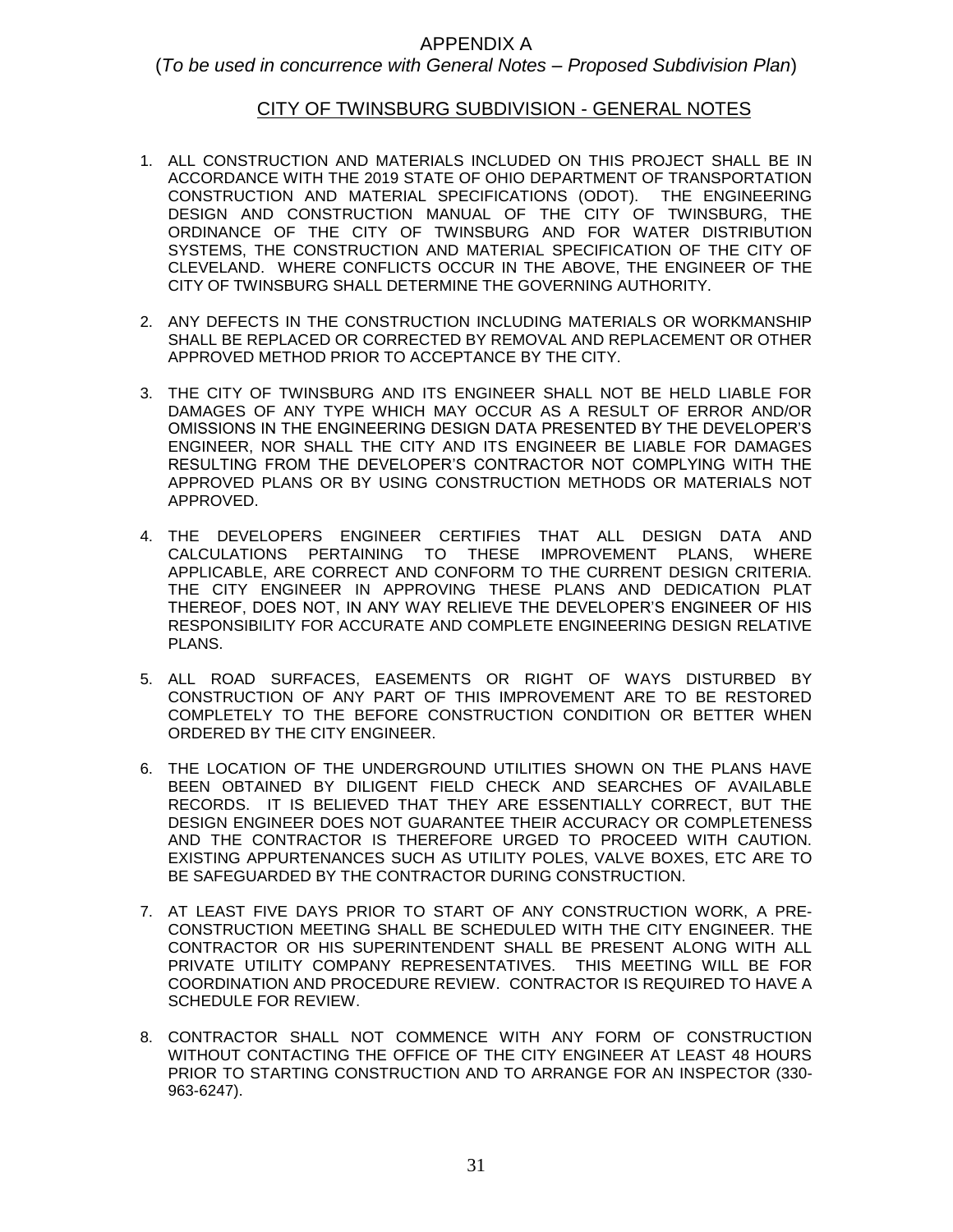- 9. IF ANY CHANGE IN THE WORK SCHEDULE BECOMES NECESSARY, IT WILL BE THE RESPONSIBILITY OF THE CONTRACTOR TO NOTIFY THE INSPECTOR TO AVOID UNNECESSARY INSPECTION COSTS. IF NO NOTIFICATION IS MADE IN REGARDS TO CANCELLATION OF WORK, THE CONTRACTOR WILL BE CHARGED \$200 FOR EACH EVENT THE INSPECTION TIME OCCURRED.
- 10. THE CONTRACTOR SHALL CONTACT THE OHIO UTILITIES PROTECTION SERVICE, 1-800-362-2764, AT LEAST 48 HOURS BEFORE ANY UNDERGROUND WORK IS COMMENCED IN EXISTING STREETS.
- 11. THE CONTRACTOR SHALL OBTAIN ALL NECESSARY PERMITS. ALL CONTRACTORS ARE REQUIRED TO BE REGISTERED WITH THE CITY OF TWINSBURG BUILDING DEPARTMENT.
- 12. THE CONTRACTOR SHALL MAINTAIN LOCAL TRAFFIC AT ALL TIMES.
- 13. ALL DISTURBED SIGNS, GUARDRAIL, MAIL AND OR PAPER BOXES, DRIVES AND DRIVE CULVERTS, LAWNS SHALL BE REPAIRED AND OR REPLACED AS DIRECTED BY THE CITY ENGINEER.
- 14. ALL DISTURBED AND/OR DAMAGED STORM SEWER PIPES, STORM SEWER APPURTENANCES, WATER APPURTENANCES, PAVEMENTS, BERMS, AND DITCHES SHALL BE REPAIRED AND/OR REPLACED AS DIRECTED BY THE ENGINEER.
- 15. CONTRACTOR SHALL BE RESPONSIBLE FOR TEMPORARY SOIL EROSION AND SEDIMENT CONTROL IN ACCORDANCE WITH THE LATEST ODOT REQUIREMENTS, SUMMIT COUNTY SOIL CONSERVATION SERVICE, OHIO EPA AND AS REQUIRED BY THE CITY ENGINEER. THE EROSION CONTROL MEASURES MUST BE IN PLACE BEFORE ANY OTHER CONSTRUCTION COMMENCES ON THIS SITE. CONTRACTOR SHALL, ON A DAILY BASIS, CLEAN ALL EXISTING STREETS OF MUD AND DIRT DURING THE CONSTRUCTION PHASE.
- 16. ALL CASTINGS LOCATED WITHIN THE RIGHT OF WAY ARE TO BE SET TO THE CORRECT GRADE (3/8 INCH PER FOOT FROM TOP OF CURB). BEFORE RELEASE FROM PERFORMANCE BOND THE CONTRACTOR SHALL PROVIDE AS-BUILTS INCLUDING TOP OF CASTING ELEVATIONS CERTIFIED BY AN OHIO REGISTERED SURVEYOR.
- 17. AT ALL STORM SEWER MAIN AND SANITARY MAIN INTERSECTIONS (CROSSINGS LESS THAN 18"), ENCASE THE LOWER AND MONOLITHICALLY CRADLE THE UPPER PIPE IN 2500 PSI CONCRETE FOR WIDTH OF THE TRENCH.
- 18. ALL SEWER CONSTRUCTION CONDUIT BEDDING, PIPE COVER AND BACKFILL SHALL BE AS NOTED ON THE TYPICAL TRENCH DETAIL.
- 19. ALL INSPECTION AND TESTING SHALL BE DONE BY AN EXPERIENCED AND QUALIFIED FIRM ENGAGED IN THIS TYPE OF WORK. VIDEOTAPES AND WRITTEN REPORTS OF ALL INSPECTION AND TESTING SHALL BE SUBMITTED TO THE CITY ENGINEER. ALL SANITARY SEWERS AND STORM SEWERS MUST BE FLUSHED AND HAVE A COLOR TELEVISION INSPECTION IN ACCORDANCE WITH CITY REQUIREMENTS AFTER COMPLETION OF THE PAVEMENT CONSTRUCTION AND SEEDING OF DISTURBED AREAS. ANY DEFECTS FOUND SHALL BE CORRECTED AND TESTED/INSPECTED PRIOR TO ISSUANCE OF BUILDING PERMITS AND/OR RELEASE OF THE PERFORMANCE BOND.
- 20. ASPHALT SURFACE COURSE TO BE CONSTRUCTED NOT SOONER THAN ONE (1) YEAR AFTER INTERMEDIATE ASPHALT IS PLACED OR AS DIRECTED BY CITY ENGINEER BUT NOT LATER THAN TWO (2) YEARS.